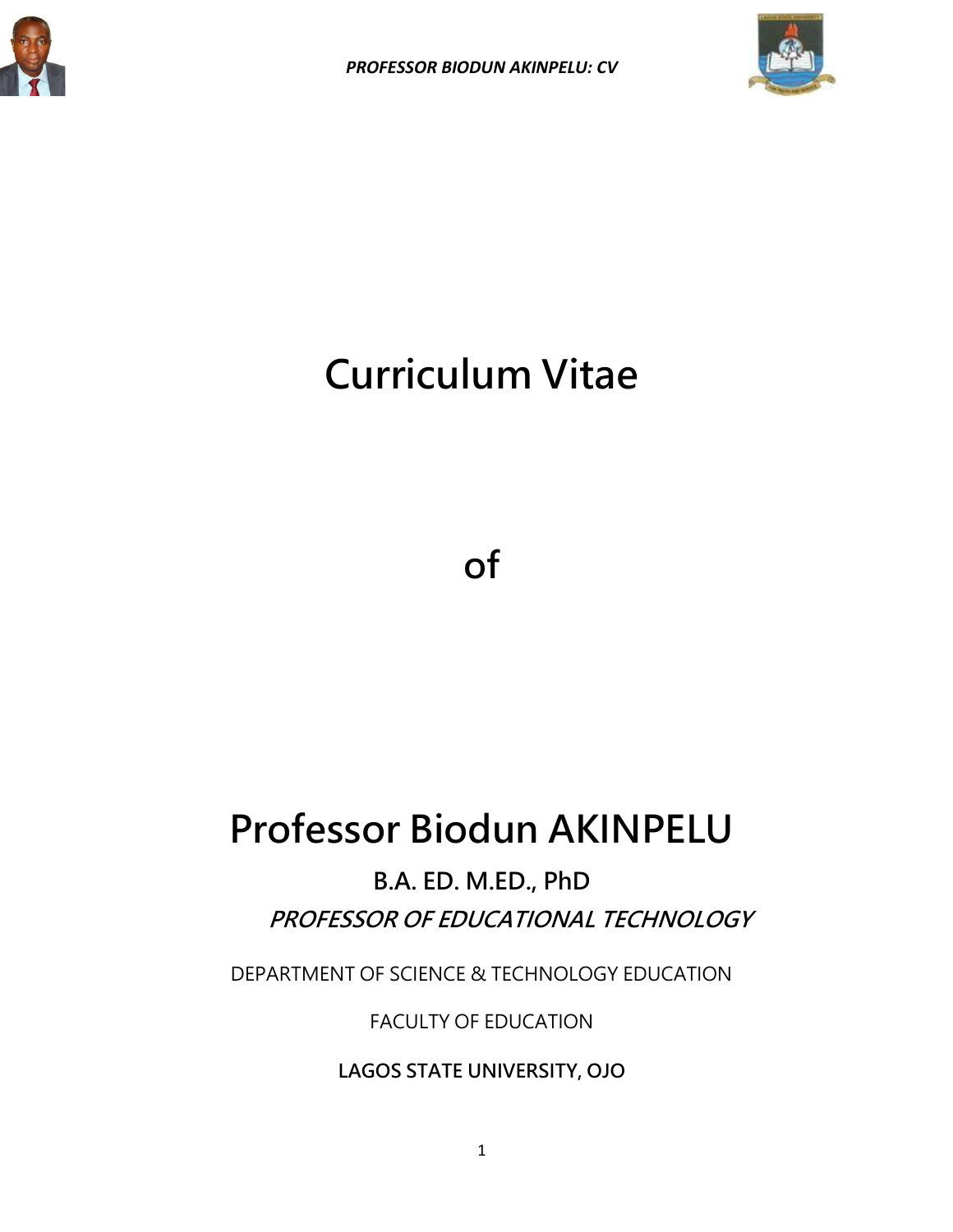



## **BIO-DATA**

FULL NAME**S**: **AKINPELU** Michael Olawuwo Abiodun

STATUS: **Professor** (Educational Technology)

SEX: Male

PLACE AND DATE OF BIRTH: Iwo, 30<sup>TH</sup> DECEMBER 1957.

STATE OF ORIGIN: Case Communication Communication

LOCAL GOVERNMENT AREA: Iwo Local Government

MARITAL STATUS: Married

## **NAMES AND AGES OF CHILDREN**

| AKINPELU, Victor Ife-Oluwa<br>11 <sup>th</sup> March, 1990.           | Male   |
|-----------------------------------------------------------------------|--------|
| • AKINPELU, Olufemi Adebola<br>24 <sup>th</sup> November 1991.        | Male   |
| AKINPELU, Faith Ibukun-Oluwa Elizabeth<br>$14th$ October, 1997.       | Female |
| • AKINPELU, FAVOUR AYOTUNDE GRACE.<br>2 <sup>nd</sup> November, 2002. | Female |
| AKINPELU, JEMIMAH ENIOLA<br>$16th$ October, 2006.                     | Female |
| AKINPELU, ESTHER FEHINTOLA<br>$1^{st}$ July, 2014.                    | Female |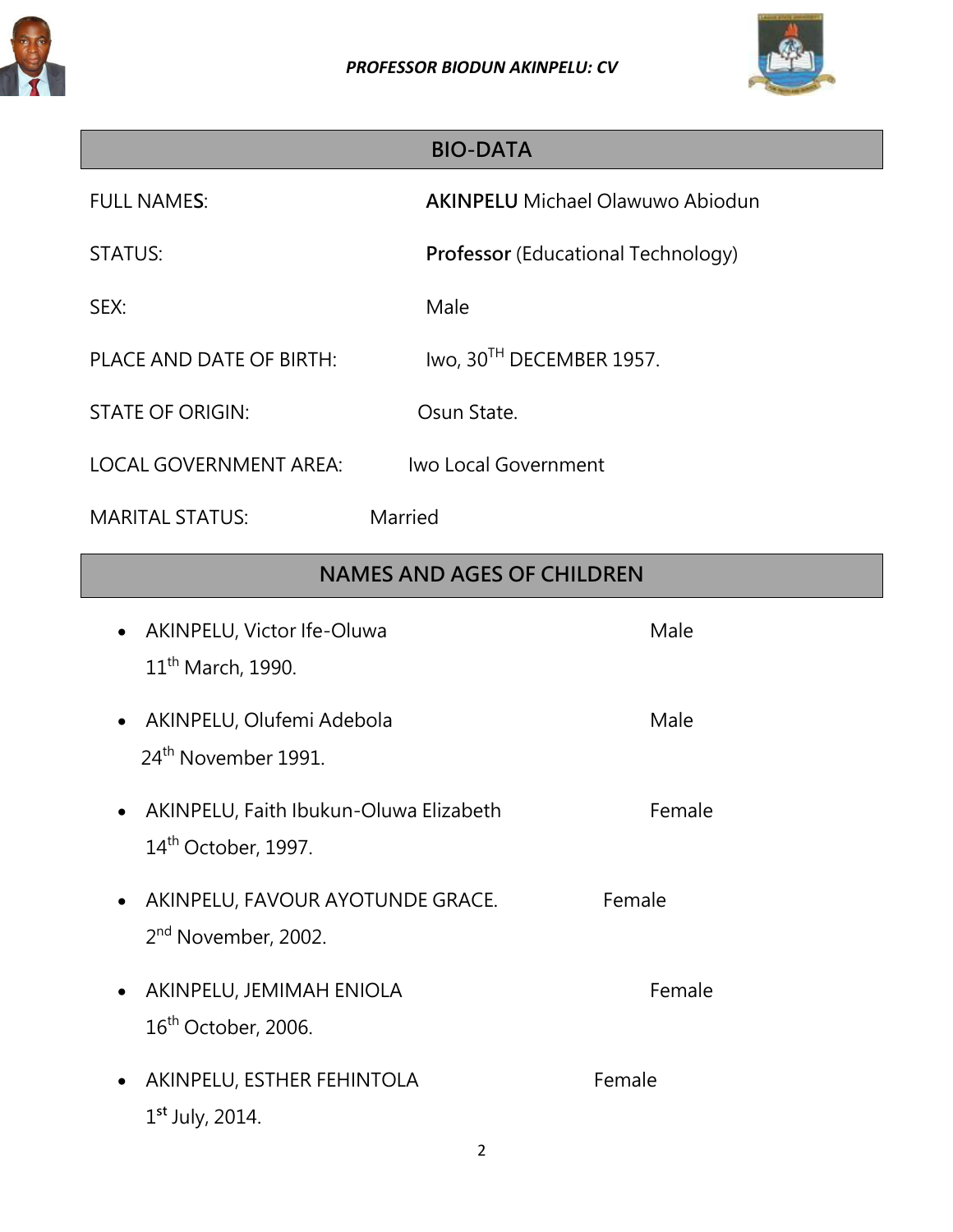



• AKINPELU, EBENEZER OLANREWAJU Male 7<sup>th</sup> August 2017

## **PERSONAL CONTACT DETAILS**

CURRENT POSTAL ADDRESS: Faculty of Education, Lagos State University,

P.M.B. 001, LASU Post Office, Ojo, Lagos, Nigeria.

PHONE NUMBER: **+2348033326907**

E-MAIL ADDRESS: [michael.akinpelu@lasu.edu.ng](mailto:michael.akinpelu@lasu.edu.ng) [biodunakinpelu@gmail.com](mailto:biodunakinpelu@gmail.com)

## **NEXT OF KIN CONTACT DETAILS**

NAME: Mr. Victor Ife-Oluwa AKINPELU,

ADDRESS: Federal Road Safety Commission, State Hq. Abeokuta, Ogun State

PHONE NO: 07067801720, 08026600733

**E-MAIL ADDRESS:** [victorakinpelu@gmail.com](mailto:victorakinpelu@gmail.com) [victorakinpelu@yahoo.com](mailto:victorakinpelu@yahoo.com)

## **INSTITUTIONS ATTENDED WITH DATES**

| 1. | University of Ilorin, Ilorin, Nigeria        |                          | 1988 - 1993           |
|----|----------------------------------------------|--------------------------|-----------------------|
| 2. | University of Ibadan, Ibadan, Nigeria        |                          | 1985 - 1986           |
| 3. | University of Ife, Ile-Ife, Nigeria          | $\overline{\phantom{0}}$ | 1980 - 1984           |
| 4. | College of Education, Surulere, Lagos,       | $\overline{\phantom{a}}$ | 1979 - 1980           |
| 5. | U.P.E. Teacher's College, Ipetumodu,         |                          | 1977 - 1978           |
| 6. | Baptist High School, Iwo, Nigeria            | $\overline{\phantom{a}}$ | 1972 - 1976           |
| 7. | Local Authority Secondary Modern School, Iwo | $\overline{\phantom{a}}$ | Jan. 1971 - Dec. 1971 |
| 8. | Aipate Baptist Day School, Iwo,              |                          | 1965 - 1970           |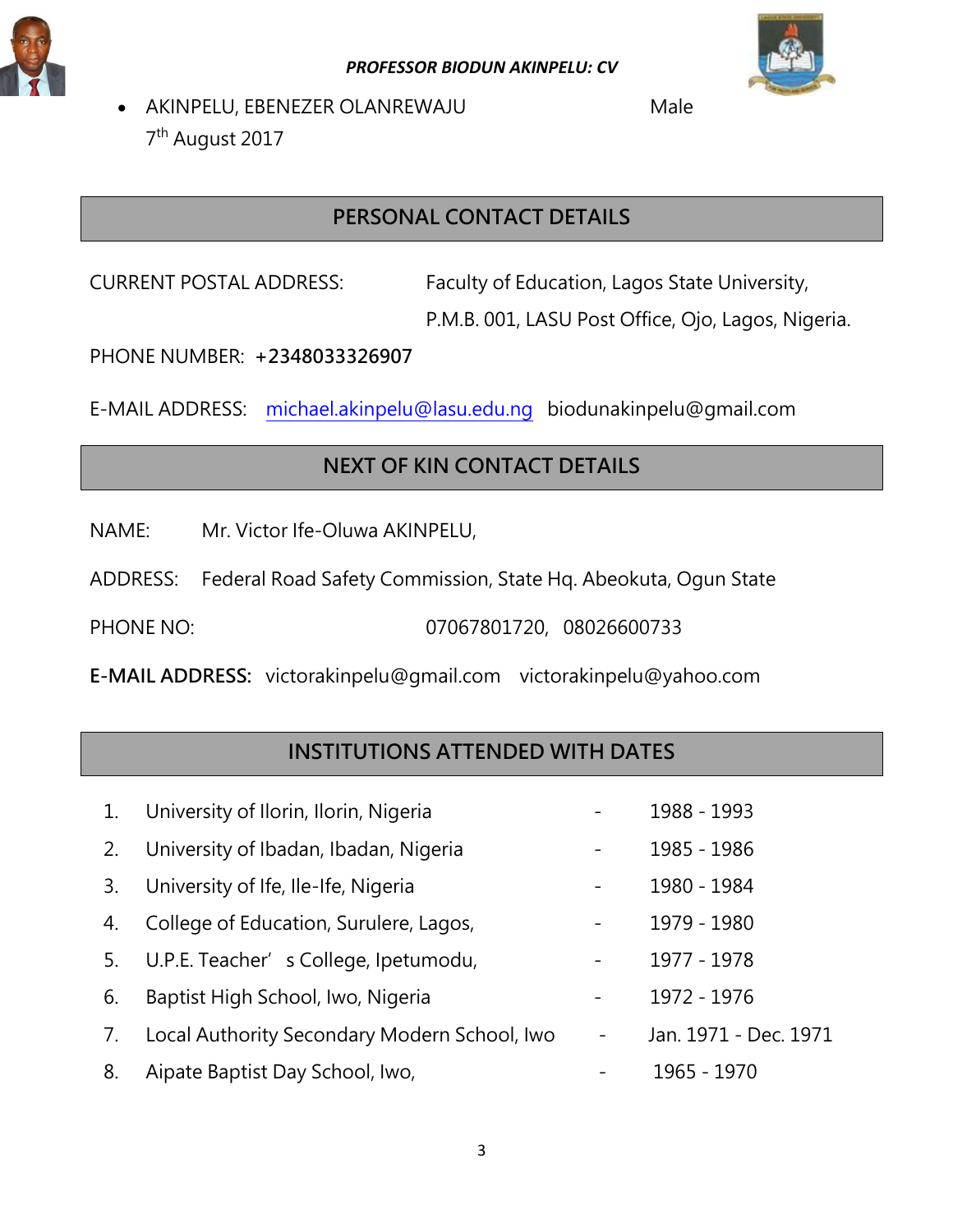



|      | <b>ACADEMIC AND PROFESSIONAL QUALIFICATIONS WITH DATES</b>        |                                  |
|------|-------------------------------------------------------------------|----------------------------------|
| i.   | PhD (Educational Technology)                                      | 1993<br>$\overline{\phantom{0}}$ |
| ii.  | M.Ed (Educational Technology)                                     | 1986                             |
| iii. | B.A.ED. (Yoruba with English minor)                               |                                  |
|      | Second Class (Hons.) Upper Division                               | 1984                             |
| iv.  | Grade Two Teachers' Certificate                                   | 1978                             |
| V.   | <b>General Certificate of Education</b>                           | 1978                             |
| vi.  | West African School Certificate (WASC)                            | 1976                             |
|      | <b>SIGNIFICANT CONTRIBUTIONS</b>                                  |                                  |
| i.   | Inauguration and Co-ordination of the Nigeria Army Continued      |                                  |
|      | Education Programme at the Nigerian Army School of Military       |                                  |
|      | Engineering (NASME), Makurdi, Benue State, Nigeria.               | $-1984$ to 1985                  |
| ii.  |                                                                   |                                  |
|      | Design and Production of:                                         |                                  |
| А.   | Slide-Tape Instructional Package on Yoruba Traditional Marriage - | 1986                             |
| В.   | Instructional Video Tape on Market Situation in Hausa Language    |                                  |
|      | (For Learners of Hausa as a Second Language)                      | $-1992$                          |
| C.   | Instructional Video Tape on Market Situation in Igbo Language     |                                  |
|      | (For Learners of Igbo as a Second Language)                       | $-1992$                          |
|      |                                                                   |                                  |
| D.   | Instructional Video Tape on Market Situation in Yoruba Language   |                                  |
|      | (For Learners of Yoruba as a Second Language)                     | $-1992$                          |
| Е.   | Television and Radio jingles                                      |                                  |
| (i)  | Voice of the South-West (1 & 2) in honour of President Goodluck   |                                  |

- Ebele Jonathan (available on www.ziklaggroup.org)
- (ii) People's Mandate (1 4) in honour of Otunba Gbenga Daniel, former Executive Governor, Ogun State, Nigeria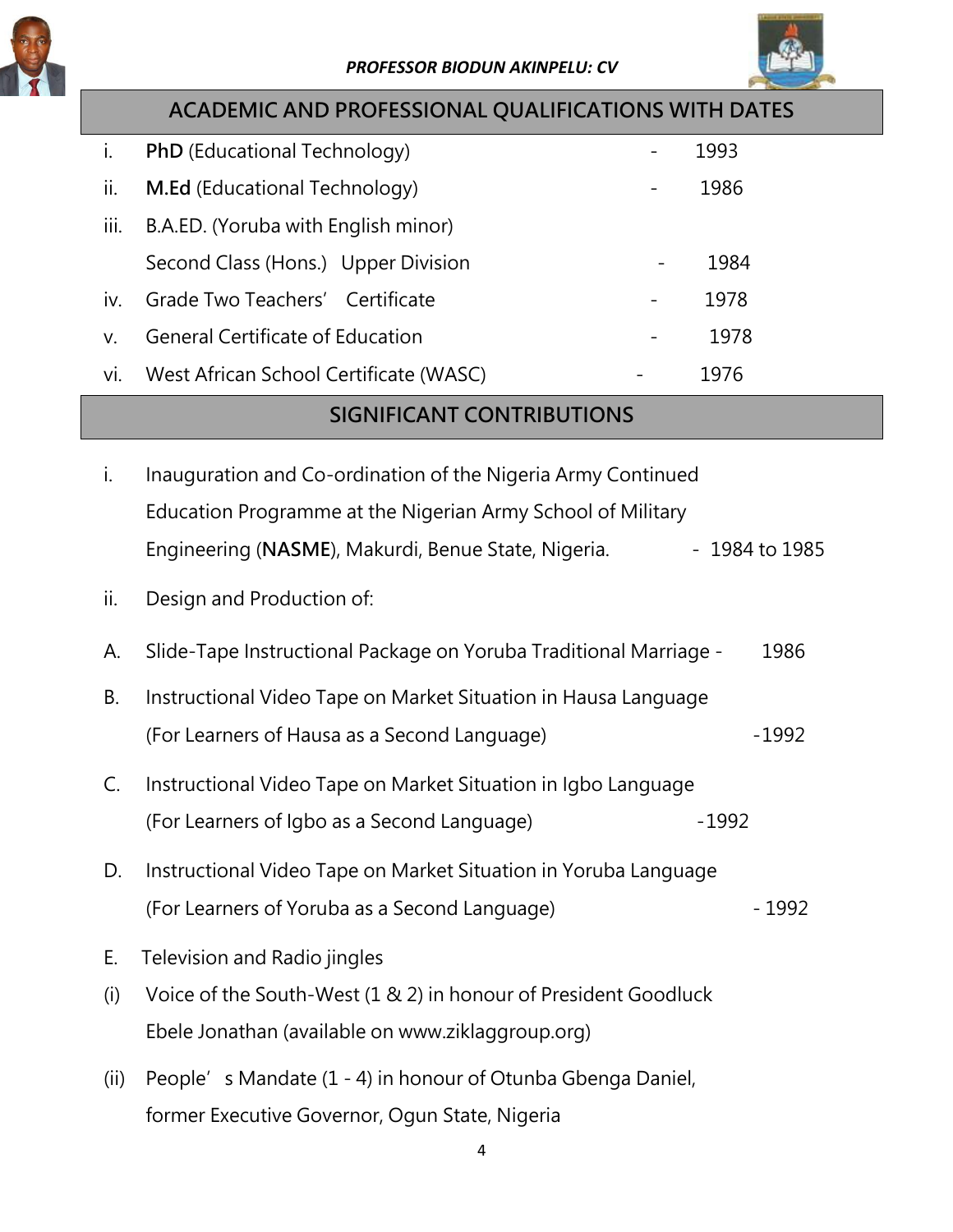



(available on www.ziklaggroup.org)

- (iii) Continuity Mandate (1-3) in honour of Mr. Babatunde Raji Fasola. 2011available on [www.ziklaggroup.org\)](http://www.ziklaggroup.org/)
- (iv) Initiation and Supervision of CCTV installation in the Faculty of Education LASU (with Commendation Letter from VC) - June 2011

## **SCHOLARSHIP**

Federal Government of Nigeria's Sponsorship of PhD Programme in Educational Technology, University of Ilorin **Fig. 1991** - 1991 - 1993

## **AWARDS, HONOURS, DISTINCTIONS AND MEMBERSHIP OF LEARNED SOCIETIES**

| i.    | Dean's List Award, Faculty of Education, University of Ife                     |  |
|-------|--------------------------------------------------------------------------------|--|
|       | (for students with minimum of 4.0 C.G.P.A.)<br>$-1981$                         |  |
| ii.   | National Youth Service Corp Chairman's Award (Benue State)<br>1985             |  |
| iii.  | North Bank Corp Member's Award, Makurdi (Benue State)<br>1985                  |  |
| iv.   | American Biographical Institute Award<br>$-1998$                               |  |
| V.    | CAN Role Model Award (Christian Association of Nigeria, Iwo Branch)<br>$-2002$ |  |
| vi.   | Cited in WHO IS WHO IN NIGERIA 2003, Published by the                          |  |
|       | Nigeria International Biographical Centre.<br>$-2003$                          |  |
| vii.  | PILLARS OF NATION BUILDING AWARD, LAGOS STATE                                  |  |
|       | Institute of Human & Natural Resources<br>$-2006$                              |  |
| viii. | <b>FELLOW</b> of Institute of Human & Natural Resources {FHNR} -2006           |  |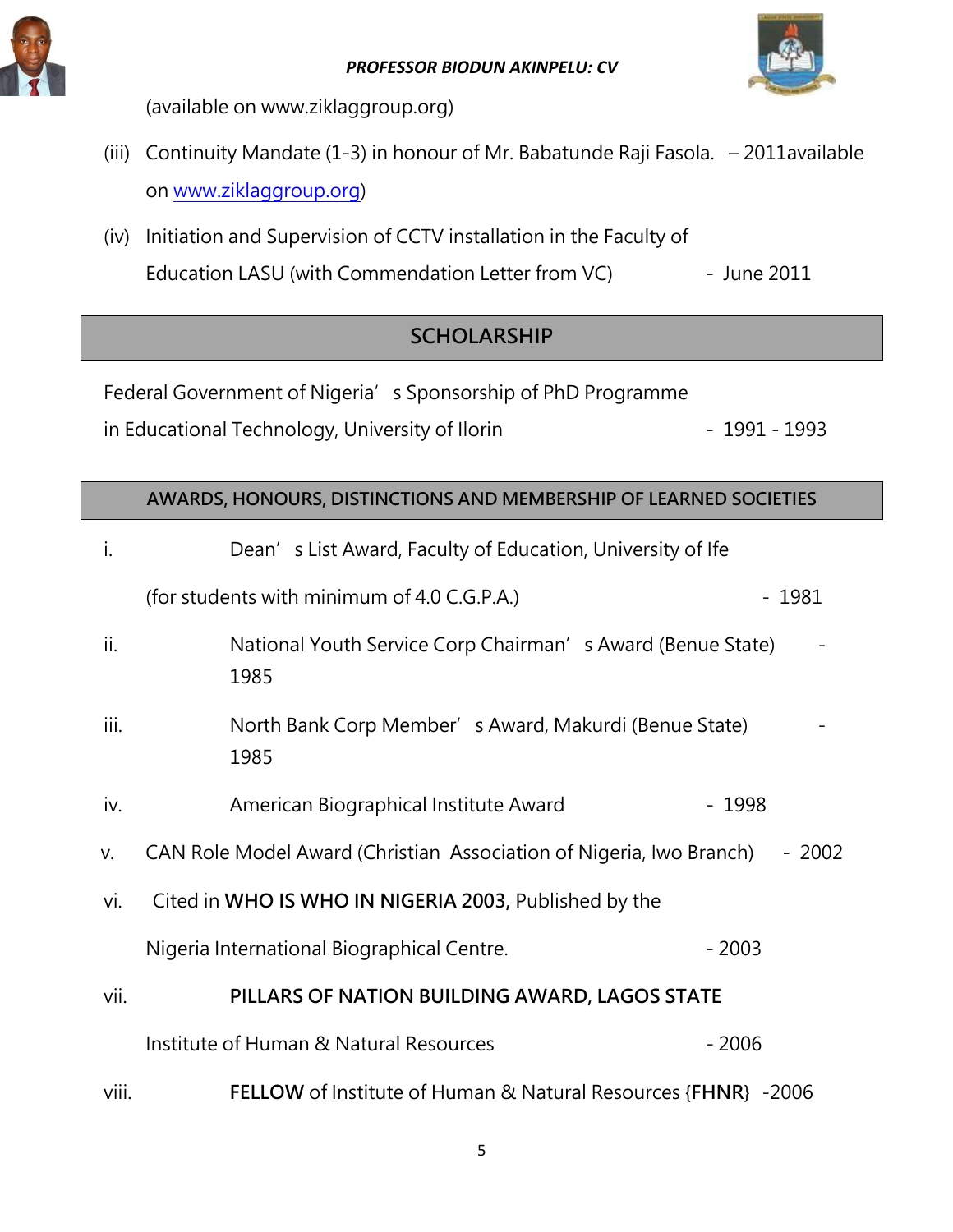



| ix.    | National Organising Secretary, Nigeria Association for                         |                |
|--------|--------------------------------------------------------------------------------|----------------|
|        | Educational Media and Technology (NAEMT)                                       | - 1992 - 1996  |
| Х.     | State Organising Secretary, Nigeria Association for Educational                |                |
|        | Media and Technology (NAEMT), Kwara State Branch - 1992-1996                   |                |
| Xİ.    | Faculty of Education Representative, LASU-NUNET                                |                |
|        | Management Committee, Lagos State University                                   | - 1997 - 2001  |
| xii.   | Member, LASU Staff School Monitoring Committee-                                | $-1997 - 2001$ |
| xiii.  | Member, Faculty Conference Planning Committee,                                 |                |
|        | Faculty of Education, Lagos State University                                   | - 1998         |
| xiv.   | Assistant Chief Coordinator, Sandwich Degree Programme<br>1998 - 2001          |                |
| XV.    | Staff Adviser Nigeria University Education Students Association                |                |
|        | (NUESA), Lagos State University Chapter                                        | $-1997 - 2007$ |
| xvi.   | Staff Adviser Sandwich Students Council, Faculty of                            |                |
|        | <b>Education, Lagos State University</b>                                       | $-1998 - 2002$ |
| xvii.  | National Editor, Nigeria Association for Educational Media                     |                |
|        | and Technology (NAEMT)                                                         | $-2006 - 2010$ |
| xviii. | Chairman, Faculty Examination Malpractices Committee 2006 - 2008,<br>2010-2013 |                |
| xix.   | Chairman, Investigative Committee on Embezzlement in                           |                |
|        | Sandwich Programme                                                             | $-2007$        |
| XX.    | <b>External Examiner, Department of Science Education,</b>                     |                |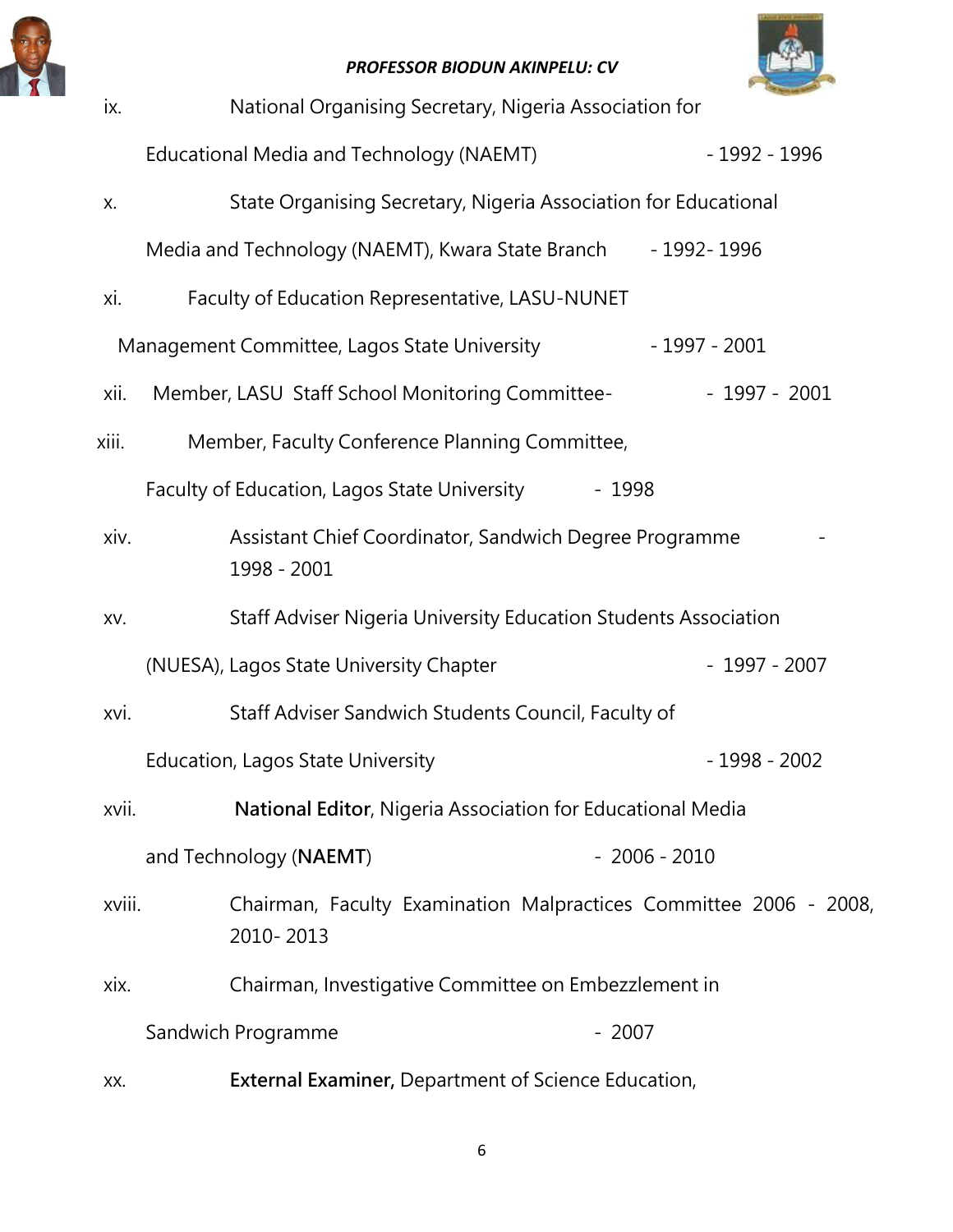



Faculty of Education, University of Ilorin **Faculty of Education**, University of Ilorin

xxi. Member, Curriculum Committee of Senate - 2007 - 2013

- xxii. Member, Lagos State University Senate (Representing Congregation) 2007 - 2011
- xxiii. Member, Lagos State University Senate

(being Head of Department of Science & Technology Education) - 2010 - 2012

xxiv. Senate Representative, Lagos State University Staff School

Management Board - 2010 - 2012

xxv. Trainer, **Presentation Tools & Ethics for University Teaching.**

A Training Workshop organised by Lagos State University Multi-media Centre for all LASU Academic Staff.  $15<sup>th</sup>$  August to  $2<sup>nd</sup>$  September 2011

xxvi. Member, Teachers Investigative Panel, a standing Committee of the **Teachers Registration Council of Nigeria** (TRCN)

xxvii. Guest Speaker, Triune Biblical University, NY, USA - Dec. 7, 2019

## **STATEMENT OF WORKING EXPERIENCE**

- 1. **Professor**, (Educational Technology), Department of Science &Technology Education, Faculty of Education, Lagos State University **-** 2013 - Date
- **2. Associate Professor**, (Educational Technology), Department of Science & Technology Education, Faculty of Education, Lagos State University. **-** 2008 - 2013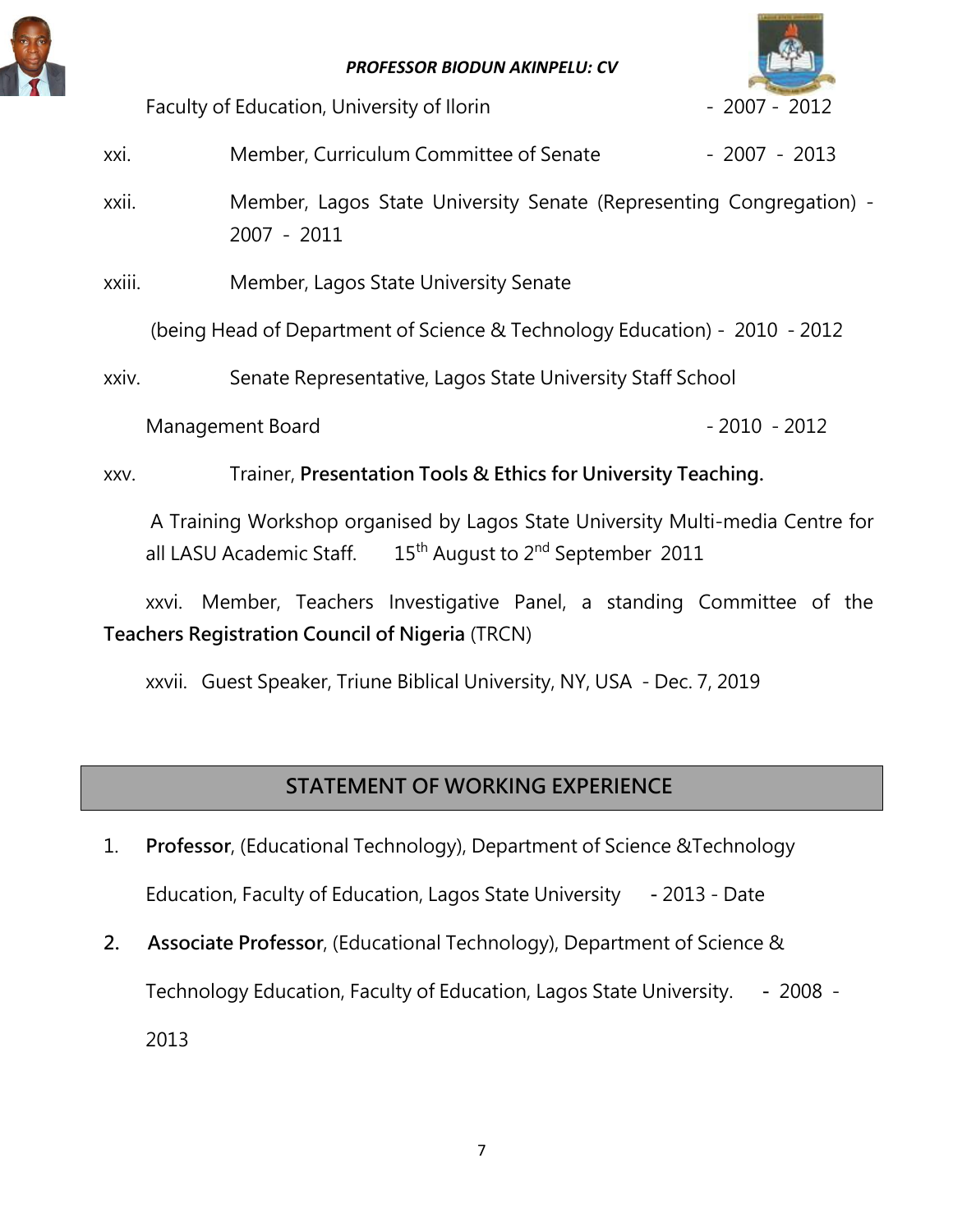



- 3. **Senior Lecturer** (Educational Technology), Department of Science & Technology Education, Faculty of Education, Lagos State University - 1997/1998 - 2008
- 4. **Lecturer 1**, (Educational Technology) Lagos State University -1995/96 -1997/1998
- 5. **Lecturer 1**, (Educational Technology) Institute of Education, University of Ilorin - January 1994 - March 1995
- 5. **Senior Education Officer**, Federal Ministry of Education Jan. 1987 Jan. 1994
- 6. **Education Officer**, Oyo State Central School's Board, Ibadan, Oyo State. 1985
- 7. **Education Officer**, Nigerian Army School of Military Engineering (NASME) Makurdi,

Benue State (**N.Y.S.C**.) - 1984 - July 1985

## **TEACHING, ADMINISTRATIVE AND MANAGERIAL EXPERIENCE**

### **TEACHING**

| 1.  | <b>Secondary School Level</b>                              |               |          |
|-----|------------------------------------------------------------|---------------|----------|
|     | Teaching Yoruba and English Languages                      | - 1984 – 1993 |          |
| 2.  | <b>University Level</b>                                    |               |          |
| a.) | Teaching Educational Technology and Curriculum Development |               |          |
|     | Undergraduate Courses                                      | - 1994 - Date |          |
| b)  | Teaching Postgraduate Diploma, Curriculum and Educational  |               |          |
|     | <b>Technology Courses</b>                                  |               | $-1994-$ |
|     | Date                                                       |               |          |
| C.  | Teaching Educational Technology M.Ed. Courses              |               | - 1994 - |
|     | Date                                                       |               |          |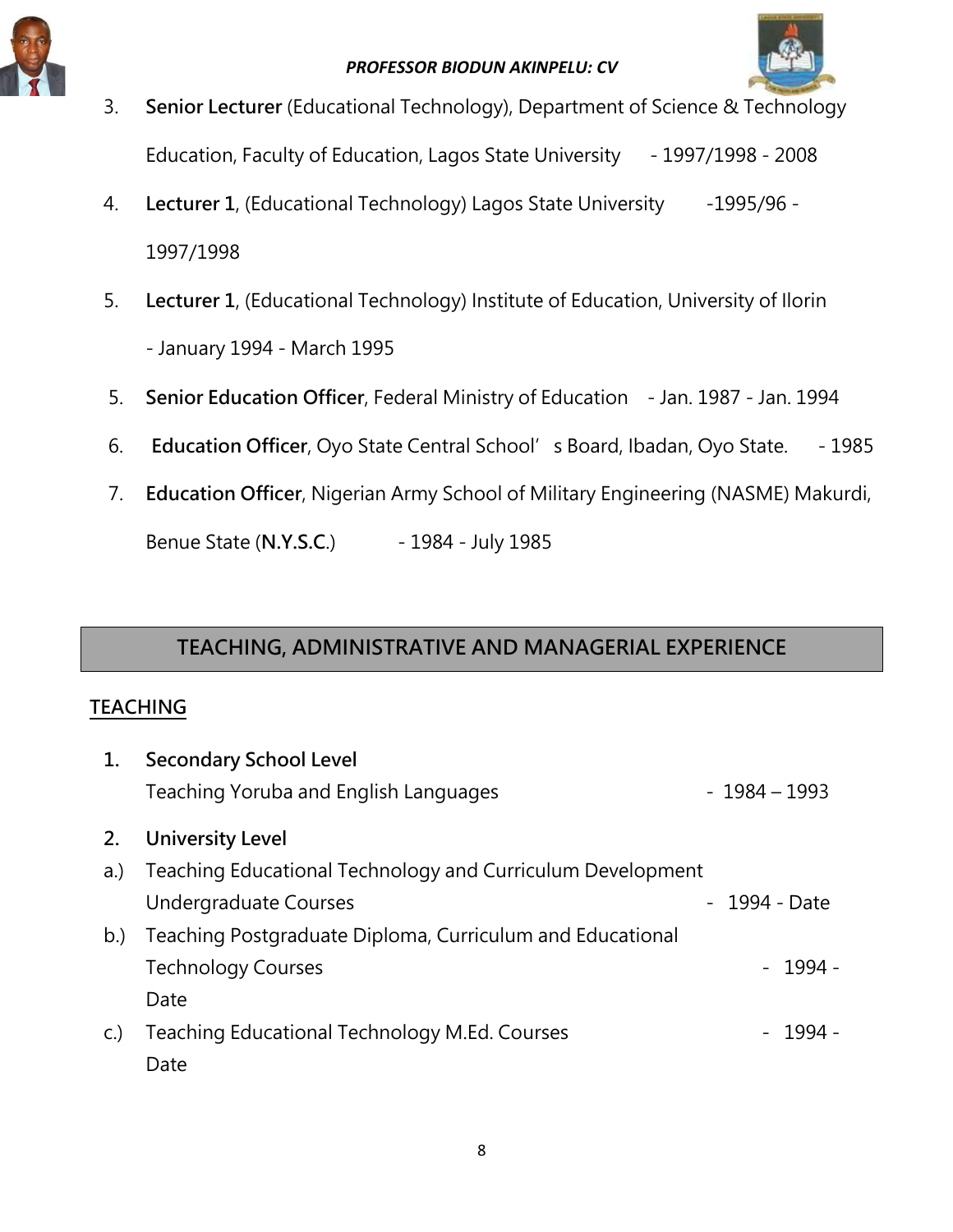



- d.) Teaching PhD Educational Technology Courses **1994** 1994 -Date
- **3. External Examinations Conducted**
- i. **External Examiner,** Department of Science Education, Faculty of Education, University of Ilorin Faculty of  $\sim$  2008 - 2012
- ii. **External Examiner,** Adeniran Ogunsanya College of Education, Ijanikin 2003 -2007
- iii. **External Examiner,** Federal College of Education (Technical), Yaba, Lagos - 2008 – 2013
	- **4. Postgraduate Supervision**

I have supervised over fifty (50) Master's students of Educational Technology (M.Ed.) and the contract of the contract of the 1994 - date. I have single-handedly supervised five (5) PhD theses to graduation and I am currently supervising 3 PhD students of Educational Technology.

- **5. Head of Department** of Science & Technology Education, Faculty of Education, Lagos State University. - August 2010– July2012
- **6. Postgraduate Programme Coordinator**, (M.Ed, M.Phil & PhD) Curriculum Studies Department 2001 - 2005
- **7.** Coordinator, **Teachers Registration Council of Nigeria** (Lagos State University Chapter) - 2006 - 2016
- **8. Programme Officer,** Postgraduate Diploma in Education (PGDE) 2002 to 2004
- **9. Assistant Chief Coordinator,** Sandwich Degree Programmes, Faculty of Education, Lagos State University **Channel Accord 1998** to 2001
- 6. Secretary Postgraduate Committee Department of Curriculum Studies, Faculty of Education, Lagos State University - 1996 - 2000
- 7. Teaching **Undergraduate Courses** in the B.Ed **Educational Technology Programme** Lagos State University - 1996 – date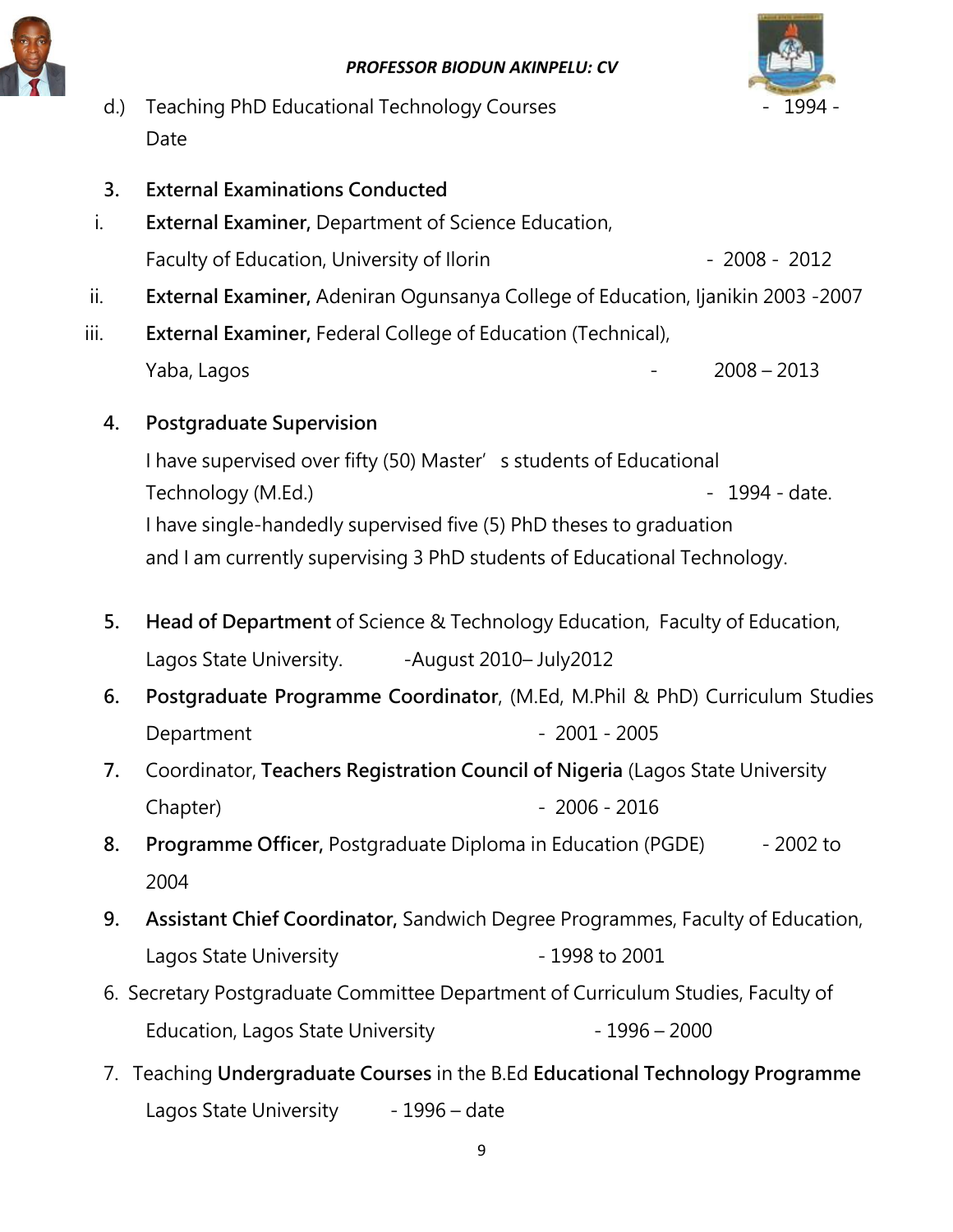



- 8. Teaching **Research Methodology (EST 308 & EST 802) and Curriculum Development** (EST 314)
- 9. Teaching Educational Technology **Courses** at Undergraduate and Postgraduate Levels (PGDE, M.ED. & PhD), Lagos State University - 1996 - date
- 10. Successful Supervision of Research Project Dissertations and Theses at **PhD, M.Ed, MBA., PGDE, and Undergraduate Levels,** Lagos State University - 1996 - date
- 11. Moderation of Sandwich Degree Examinations at the Osun State College of Education, Ilesa - 1997 - date
- 12. External Examiner, Federal College of Education, Akoka Lagos - 2008 - 2013
- 13. **Director, (Programmes)**, Ziklag Education Foundation, Nigeria. 1995 1996
- 14. Co-ordination of Educational Technology Courses, Sandwich Degree Programme, Institute of Education, University of Ilorin - Jan. 1994 -1995
- 15. **Vice Chairman**, Committee on LASU International Secondary School. 2016 Date
- 16. Member, Committee on Online Education, Lagos State University. 2016
- 17. Member, Lagos State University Strategic Planning Committee 2016
- 18. Lagos State University Representative on the British Council Fast Forward Project External Advisory Group **Advices** 2016 to Date
- 19. **Director**, **Centre for General Nigerian Studies**, Lagos State University
	- 2016 to Date

## **SEMINARS / WORKSHOPS / CONFERENCES etc. ATTENDED**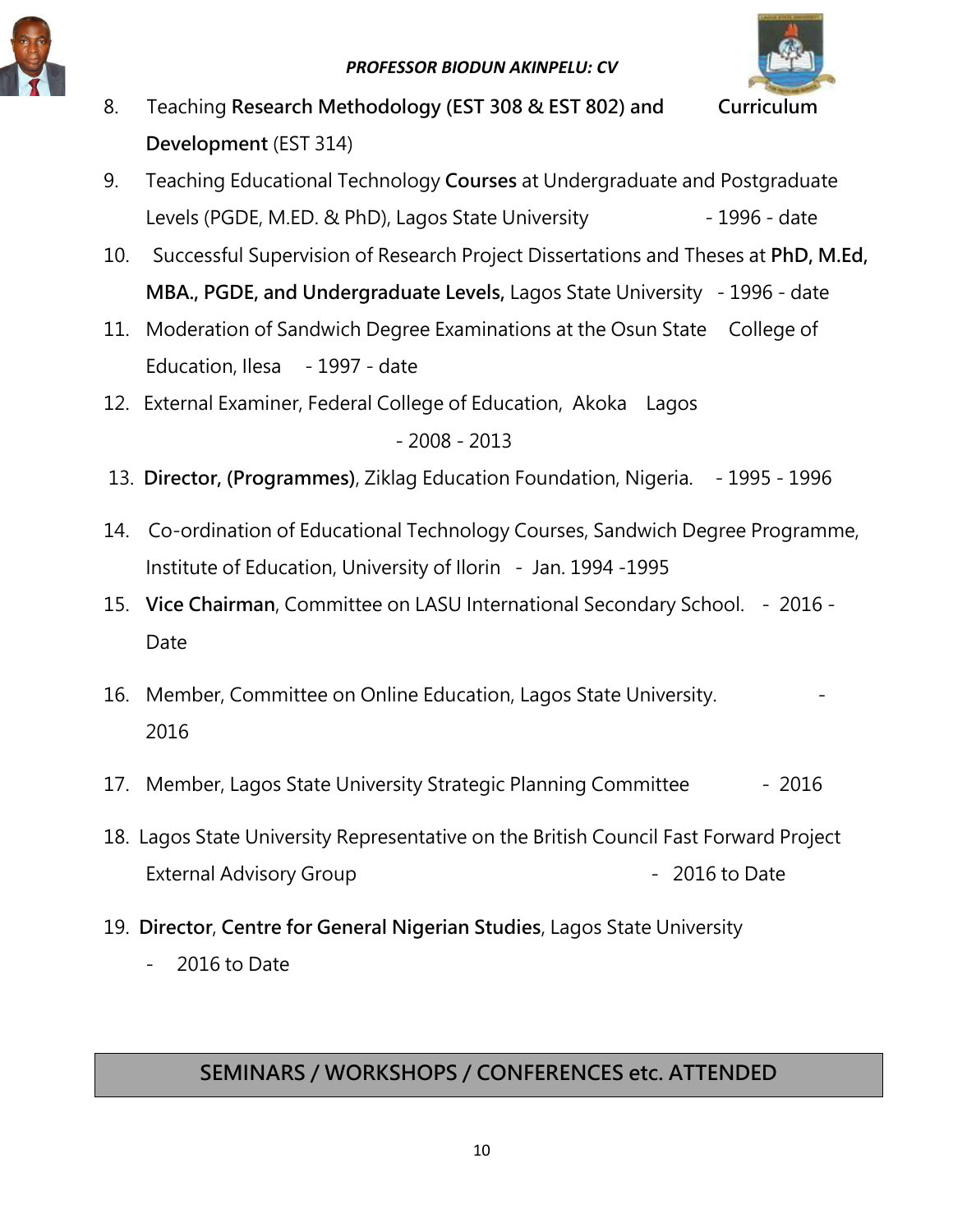



|    | 1. Induction Course for Federal Civil Servants; Organised by               |                          |                  |
|----|----------------------------------------------------------------------------|--------------------------|------------------|
|    | Administrative Staff College of Nigeria, Badagry.                          |                          | 1987             |
|    | 2. Annual Conference of the Nigeria Association of                         |                          |                  |
|    | Educational Media and Technology (NAEMT) Kaduna,                           |                          |                  |
|    | Kaduna State.                                                              |                          | Sept. 1989       |
|    | Paper Presented: The Place of Educational Technology in Nursery Education  |                          |                  |
| 3. | Annual Conference of the Nigeria Association for Educational Media         |                          |                  |
|    | and Technology (NAEMT) Held at ARMTI, Ilorin                               |                          | May 1992         |
|    | Paper Presented: Appropriate Media Strategies for Population Education in  |                          | Nigeria.         |
| 4. | 4 <sup>th</sup> Annual National Workshop on Nigerian Languages held at the |                          |                  |
|    | University of Ibadan by Nigeria Institute of Nigerian Languages (NINLAN)   |                          |                  |
|    |                                                                            |                          | May 1997         |
| 5. | Annual Conference of the Nigeria Association for Educational               |                          |                  |
|    | Media and Technology held at University of Ibadan - May 1997               |                          |                  |
|    | Paper Presented: The Nigerian Teacher: Facing the Challenges of New        |                          |                  |
|    | Instructional and Information Technologies.                                |                          |                  |
|    | 6. Workshop on INTERNET facilities for better Teaching Organised           |                          |                  |
|    | by Lagos State University                                                  | $\overline{\phantom{0}}$ | <b>July 1997</b> |
| 7. | Seminar on Enhanced Communication Skills for Revenue Generating            |                          |                  |
|    | Officers in Lagos State Local Government Areas, Organised by               |                          |                  |
|    | Lagos State Local Government Service Commission                            |                          | Aug. 1997<br>Ξ.  |
|    | Papers Presented: - Leadership and Motivation for Local Government         |                          |                  |
|    | <b>Employees: The Needed Impetus</b>                                       |                          |                  |
|    | <b>Enhancing Communication Skills of Local Government Secretaries</b>      |                          |                  |
|    | and Revenue Generating Officers at the Local Government Level.             |                          |                  |
|    |                                                                            |                          |                  |

8. International Conference on Educational Technology Organised by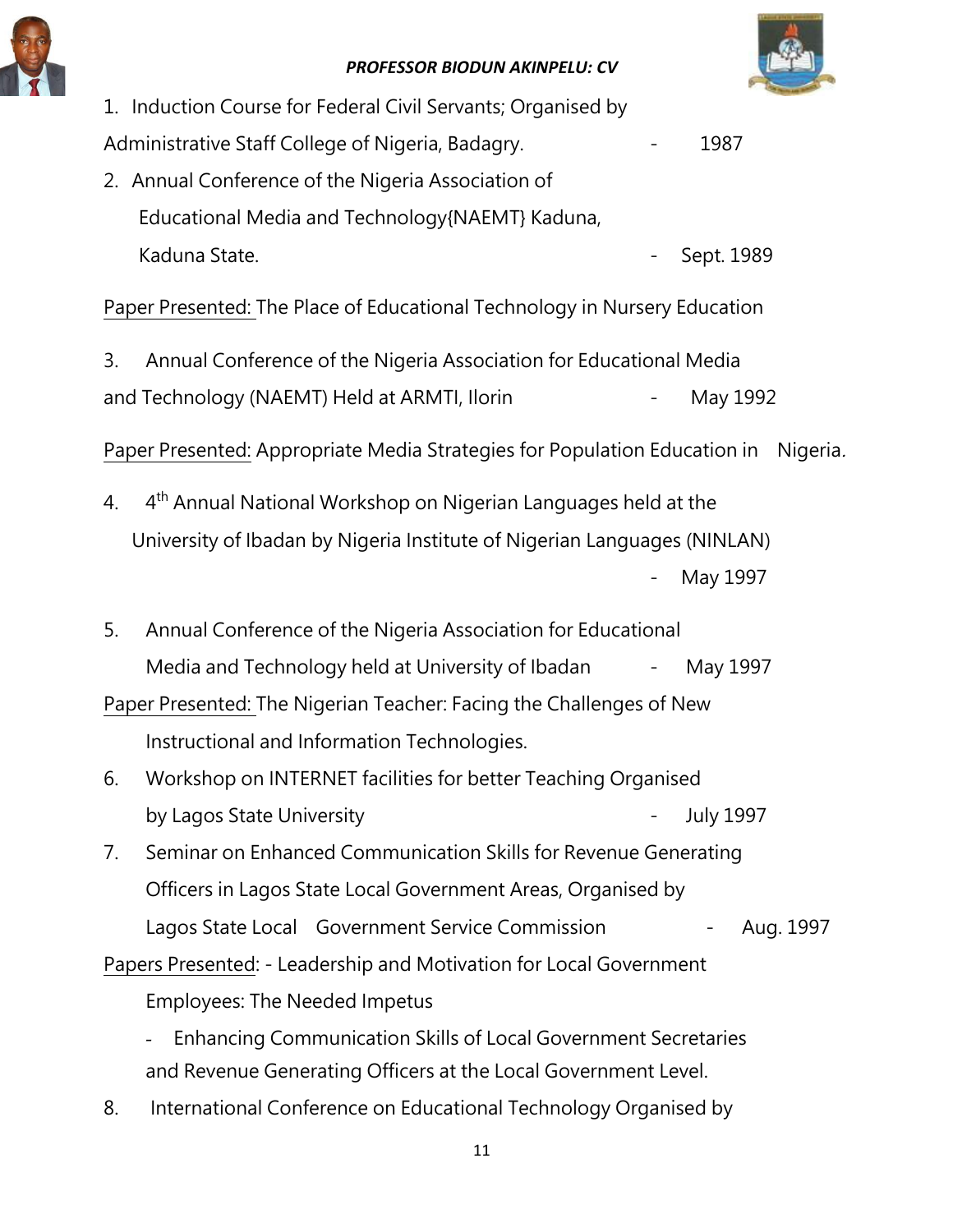



Ghana Educational Media and Technology Association (GEMTA) held

at the University of Education Winneba, Ghana. The Summer School of 1997

Paper Presented: Relative Effects of Video Tapes and Field Trip on the Teaching and Learning of a Second Nigerian Language.

9. Workshop on **INTERNET Facilities for Better University Administration**  Organised for Senate Members and Principal Officers, Lagos State University, by LASU-NUNET Management Committee - Nov. 1997

10. Guest Speaker at the Annual Speech and Prize Giving Day, Muslim College, Egbe, Lagos - 2006 - 2014 - Dec. 1997

Paper Presented: **Nigerian Education and the Challenges of the 21st Century.** 

11. Educational Seminar Organised by Educational Management Department, Faculty of Education, Lagos State University - May 1998

Paper Presented: **Reducing Attrition Rate in the Nigerian School system:** 

## **The Expanding Role of Educational Media.**

12. 6<sup>th</sup> Conference of Educational Development in Lagos State Organised by Faculty of Education, Lagos State University.  $-28^{th}$  - 30<sup>th</sup> July 1998

Paper Presented: **African Language Teaching in an Era of Information Technologies**

- 13. Annual Conference of the Nigeria Association for Educational Media and Technology {NAEMT} ARMTI. Ilorin, Kwara State - Sept. 1999
- 14. Train-the-Trainers Workshop, Tai Solarin University of Education, Ijebu Ode.

Paper Presented: Professionalising Teaching in Nigeria: Challenges and Prospects -May, 2006

- 15. Annual Conference of the Nigeria Association of Educational Media and Technology {NAEMT} Jos, Plateau State. - Sept. 2006
- 16. International Conference of the Nigeria Association of Educational Media and Technology {NAEMT}, Lagos State University - October 2008
- 17. Annual Conference organised by the Faculty of Education, Lagos State University.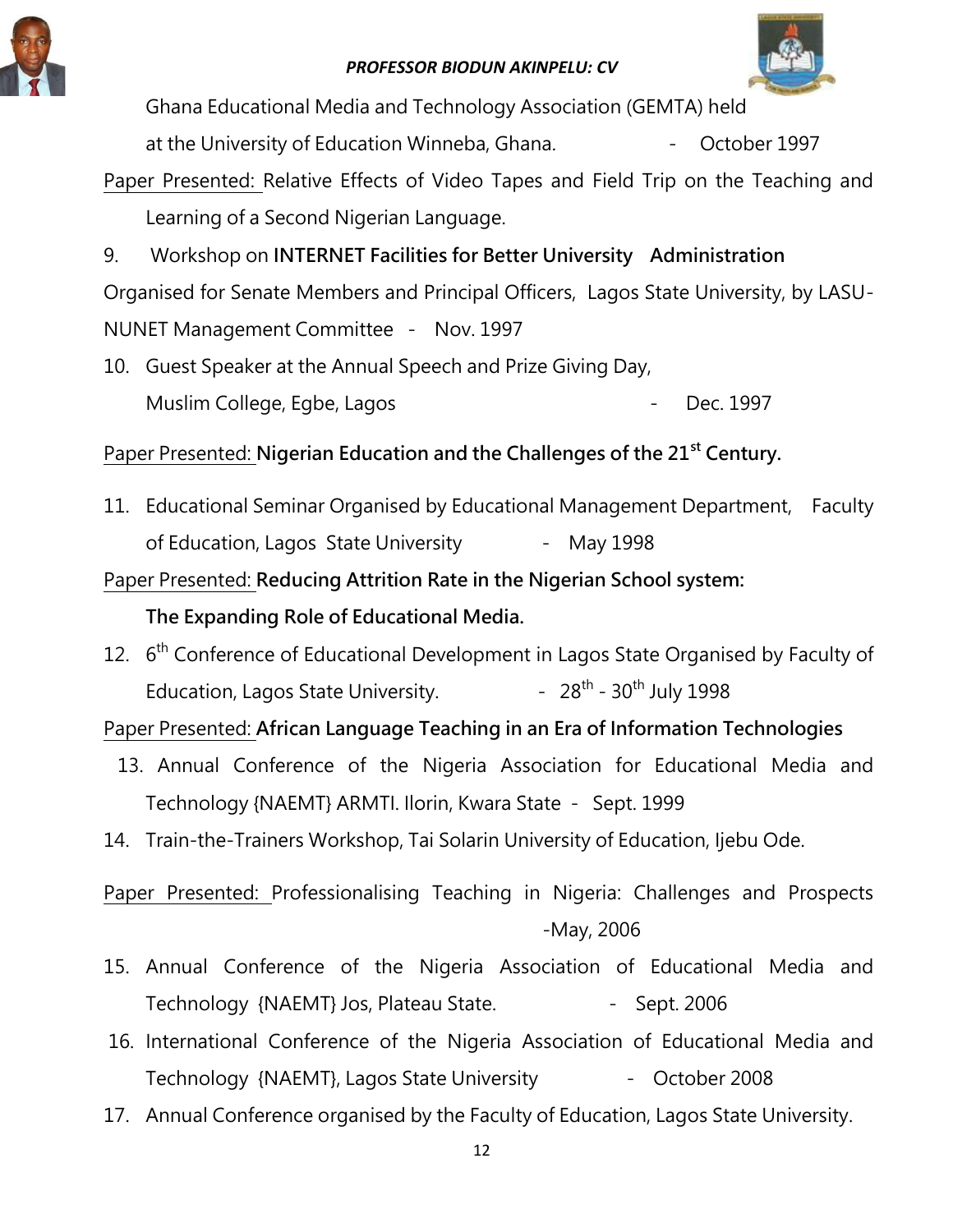



Paper Presented: **Effective Universal Basic Education Scheme in an Era of** 

**Information and Communication Technology. - 2008** 

- 18. Guest Speaker, Faculty of Education Orientation Programme (29<sup>th</sup> April 2010) Topic: **Education as a Discipline: Prospects and Challenges**
- 19. Advanced Digital Appreciation Programme for Tertiary Institutions (ADAPTI) Training organized by the National Communications Commission (NCC) at Digital Bridge Institute, Lagos.  $26^{th}$  - 30<sup>th</sup> March 2012
- 20. Training Consultant, Rivers State Teachers Induction Programme, Port Harcourt.

## August 2013.

- 21. Chief Organiser of a Public Presentation of a Book on Nigeria's 100 Years of existence (Centennial Epoch: Memories and Legacies of the Nigerian State) at N.I.I.A. Lagos where 2 former Nigeria's Heads of State, former Governors and Ministers were in attendance  $\overline{\phantom{a}}$  $7<sup>th</sup>$  May, 2014
- 22. Chairman- **Mock Accreditation** for Physical & Health Education Programme, Department of Physical & Health Education, Lagos State University, - October, 2014
- 23. Chief Organiser of **IDI International Strategic Development Conference** at Houdegbe North American University, Cotonou, Republic of Benin November, 2015. [www.idi.org.ng](http://www.idi.org.ng/)
- 24. Member NUC Accreditation Team to Nnamdi Azikwe University Awka November, 2016
- 25. Member NUC Accreditation Team to University of Jos. May/June 2017
- 26. External Examiner to Undergraduate and Postgraduate programmes (B.Ed, M.Ed and PhD) – Universities of Ibadan, Ilorin, Jos, Adekunle Ajasin University Akungba Akoko, Olabisi Onabanjo University Ago-Iwoye
- 27. Member, NUC Resource Verification Team to Delta State College of Education, Masargbo, Delta State. December, 2019.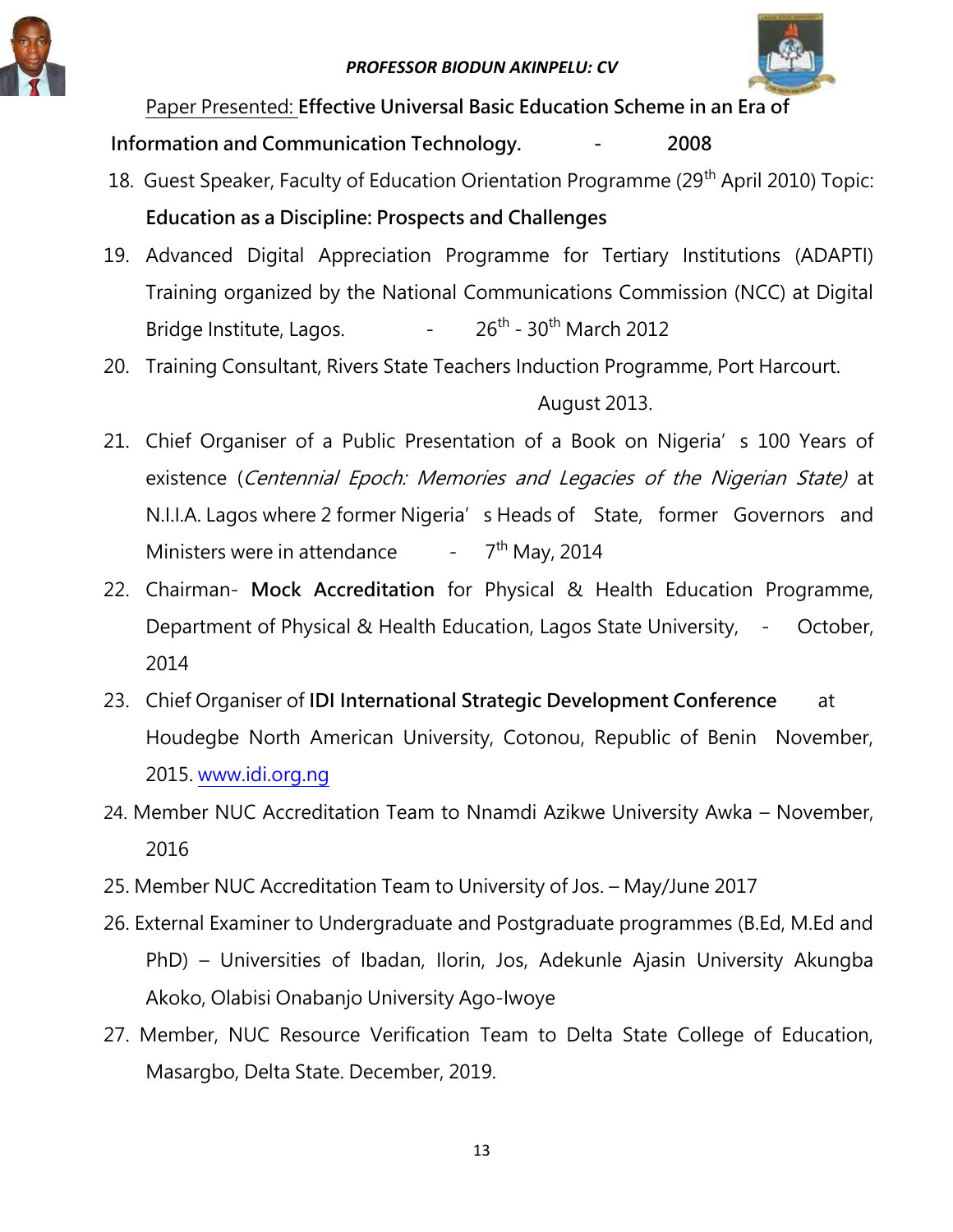



28. Speaker, 8<sup>th</sup> LASU Virtual Public Lecture, Covid-19 Pandemic: Emerging Challenges & Prospects for Tertiary Education - 30<sup>th</sup> June 2020

## **RESEARCH AND PUBLICATIONS**

- 1. Akinpelu, M.O.A. (1993) **Comparative Effects of Instructional Video Tapes and Field Trips on Students' Listening Skills in a Second Nigerian Language. (Unpublished PhD Thesis, University of Ilorin).**
- 2. **Akinpelu, M.O.A. (1986)** Impact of Educational Technology on Nursery Education in Oyo State. (**Unpublished M.Ed.** Dissertation**.**, University of Ibadan).
- 3. **Akinpelu, M.O.A. (1984)**Qualitative Impact of Adult Literacy projects in Iwo Local Government Area of Oyo State (**Unpublished B.A., Ed. Project**, University of Ife)
- B. **Journal Articles**
- 1. **Akinpelu, M.O.A. (1990)** The Place of Educational Technology in Nursery Education". **Journal of Educational Media and Technology (JEMT)** 2 ( 3) 352 – 366
- **2. Akinpelu, M.O.A. (1992)** Appropriate Media Strategies for Population Education in Nigeria". Journal of Educational Media and Technology. 3 (2) 230 -242
- **3. Akinpelu, M.O.A. (1993)** Instructional Material Production; A Challenge to African Women's Creativity". Journal of Educational Media and Technology 3 (3).
- **4. Akinpelu, M. O. A. (2008)** Vocabulary Development through Gaming: The Nigerian Languages Experience". **Pakistan Journal of Social Sciences** 5 (3) 258 – 261
- **5. Akinyemi, A. & Akinpelu, M.O.A. (1996)** Mass Media and Audio-Visual Utilization in Adult Literacy Programmes. **Lagos Journal of Further Education** 1 (1), 105 – 110.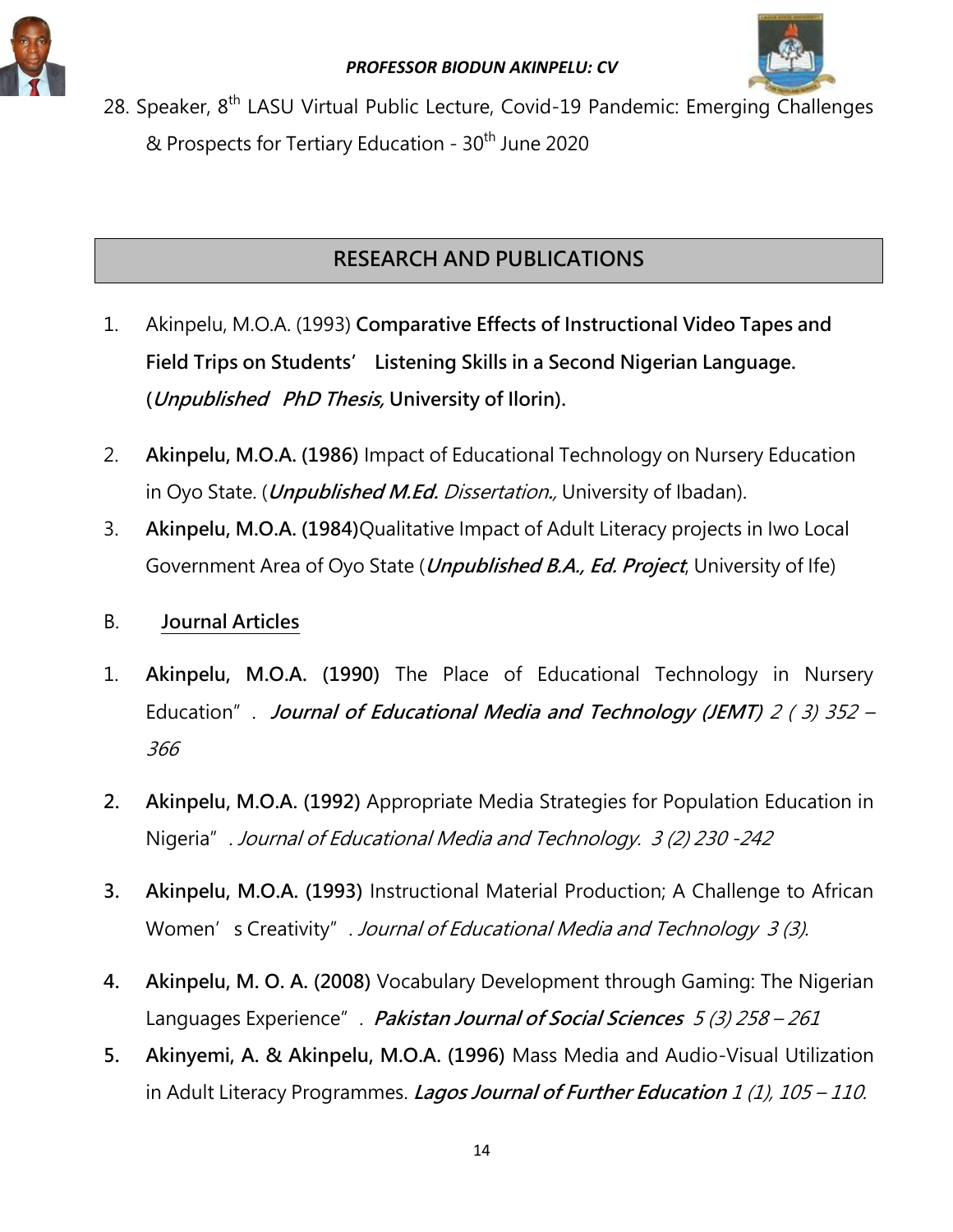



- **6. Akinpelu, M. O. A. (1997)** Book Review: "Seventy Years in Nigerian Education System By Taiwo, C.O." **Nigerian Education Review (NER**) 4 ( 1)
- **7. Akinpelu, M. O. A. (1997)** Relative Effects of Video Tapes and Field Trip on the Teaching and Learning of a Second Nigerian Language. **Ghana Educational Media and Technology Journal. 1 (1) 42 – 51.**
- **8. Akinpelu, M.O.A. (1997)** The Nigerian Teacher: Facing the Challenges of New Instructional and Information Technologies. **Journal of Educational Media and Technology 6 (1),June.**
- 9. **Talabi, J. K. and Akinpelu, B. (2001)** Relative Effects of Televised Science Instruction on Students' Achievement in Ghana and Nigeria. **African Journal of Information Technology and Educational Media (AJITEM)** 1, (1). 180-184
- 10. Akinpelu, M. O. A. (2004) The Challenges of Information Technologies for Education in Africa: Considerations for the 21<sup>st</sup> Century. African Journal of Information **Technology and Educational Media (AJITEM)** 1, (2). 119-124
- 11. **Akinpelu, B. (2004)** Different Effects of Demonstration Methods and Video Instruction on Pupils' Cognitive Achievement in Science Instruction. **The Social Educator Journal, University of Education, Winneba Ghana**. 1 (1) 125 – 130.
- 12. **Akinpelu M.O.A.** (2006) Relative Impact of Computer Application on the Training of Tax Administrators in Communicative Competence, Medwell Journal Article No. 213-TS
- 13. **Adeyanju L.J., Oyewusi L., Bada T., Omoteso B., Adekomi A., & Akinpelu B.** (2007) Future Trends of Educational Technology in Nigeria. *I-Manager' s Journal of* **Educational Technology (USA)** 3 (4), January – March.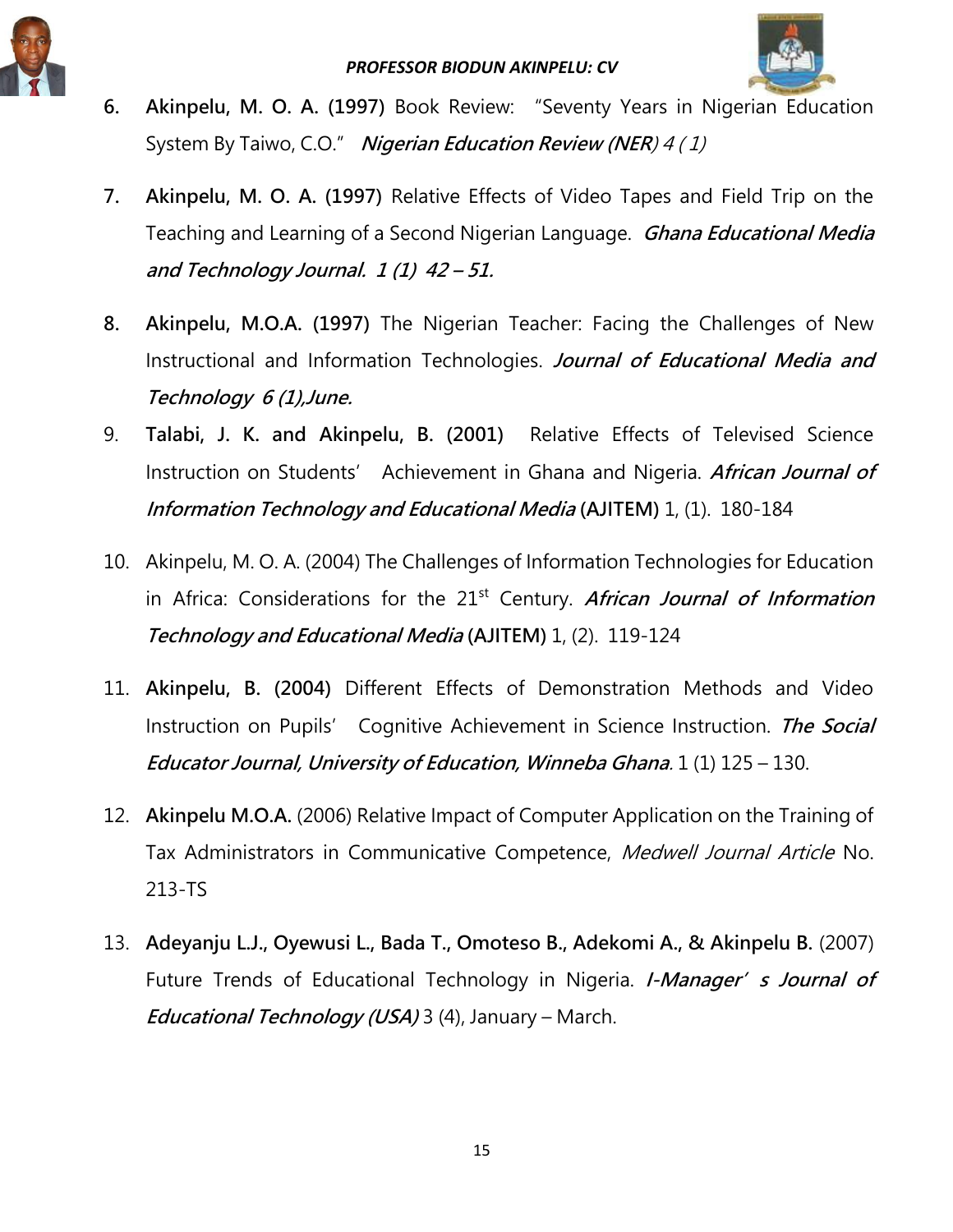

- 14. **Akinpelu B. & Akinpelu V. I.** (2010) "**Effective Universal Basic Education Scheme in an Era of Information and Communication Technology". African Journal of Information Technology and Educational Media (AJITEM) 2 (2) 9-15.**
- 15. **Akinpelu B.** (2010) Educational Media and Effective Popularisation of Environmental Education Principles in Nigerian Schools. **African Journal of Information Technology and Educational Media (AJITEM) 2 (2) 38 - 44**
- 16. **Akinpelu, B.** (2011) Electronic Communication and Social Change in Contemporary Society: Implications for Educational Technology. **International Journal of Research in Counseling and Sports Sciences (University of Education, Winneba, Ghana)** 2 (1) 141 – 147
- **17. Talabi J. K. & Akinpelu B. (2011)** The Extent of Usage of Electronic Media in Selected Ghanaian and Nigerian Universities. **Ghana Journal of Education and Teaching. 1 (4), 49 - 56**
- **C. Books/ Edited Books / Chapters in Books**
- 18. **Akinpelu, M. O. A. & Owolabi, O. L. (Revised 2005) Educational Research Process**. Lagos: Ziklag Educational Publishers.113 pages
- 19. **Bolarin T.A & Akinpelu B. (Eds.) (1999)Effective Teaching Practice**. Lagos: Ziklag Educational Publishers. 207 pages
- 20. **Onifade, A. & Akinpelu B. (Eds.) (1999) Trends in Nigerian Educational Development**. Lagos: Ziklag Educational Publishers. 265 pages.
- 21. **Akinpelu, B., Adewoyin B. & Otunla, K. (1999,** Revised 2011**) Fundamentals of Media Communication (Design, Production and Utilization)**. Lagos: Ziklag Educational Publishers. 153 pages.
- 22. **Omidiran P. O. and Akinpelu B. (**2010), (Revised) **Through the University: A Beacon in the Pursuit of a Degree.** Lagos: Ziklag Educational Publishers.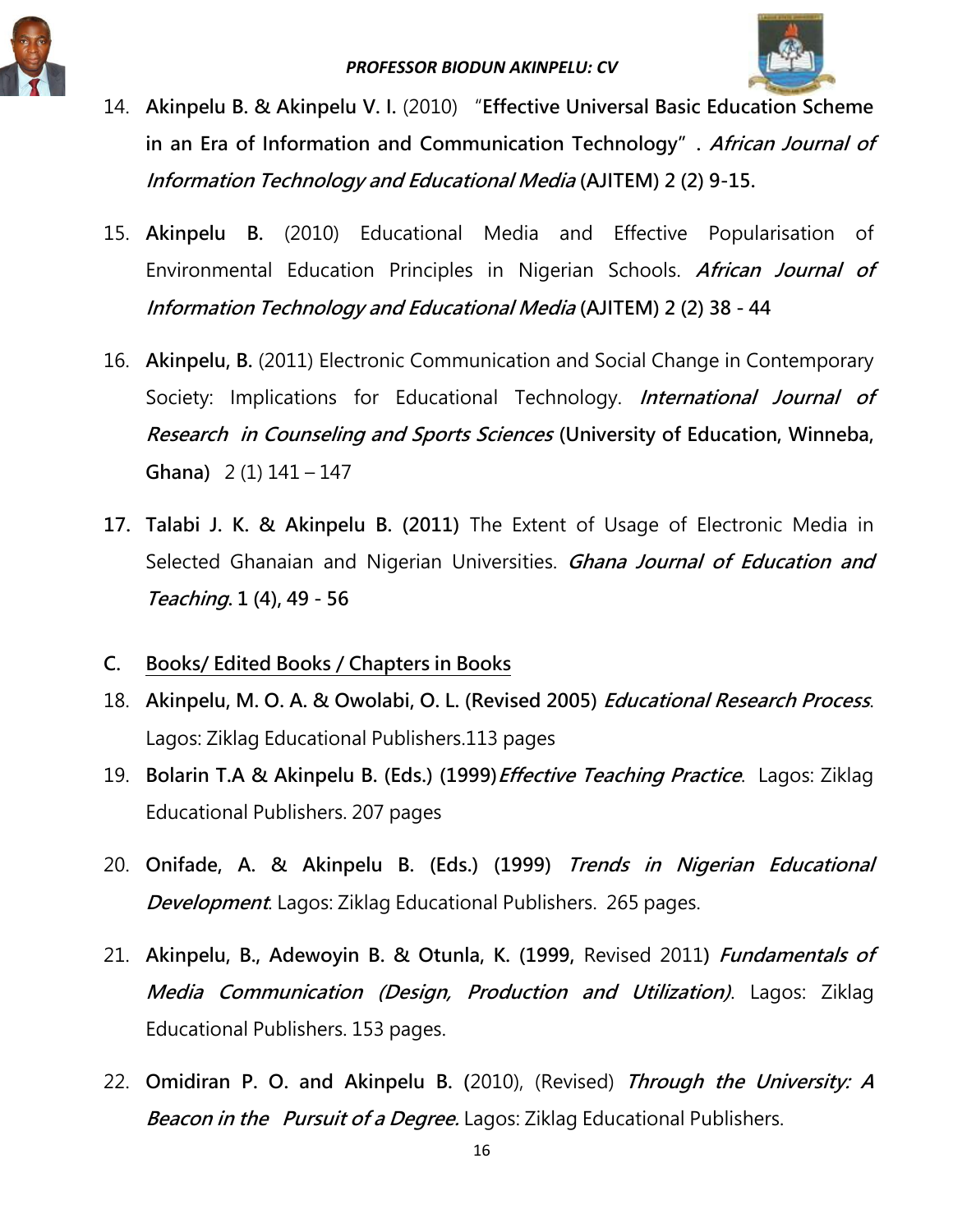



- 23. **Akinpelu, B. (2004) (**Revised 2010) **Educational Media Evaluation (A Systematic Approach)**. Lagos: Atlass Standard Publishers, 138 pages
- 24. **Nwaboku, N. C., Akinpelu, M. O. A. & Makinde, S. O. (Eds.) (2005) Education: A Socializing Agent.** Lagos: Olu Akin Publishers
- 25. **Akinpelu B., Dosunmu S., Akhimien P., & Kunde D.** (2011)**Communication Skills (Study Pack) for Administrators and Trainers.** Lagos: Wellkam Publishers:
- 26. **Akinpelu, B.** (2011) **Required Teaching Skills for an Information Age**. Wellkam Education Series. Lagos: Wellkam Educational Publishers
- 27. **Akinpelu, M. O. A. (2005)** Field Trip in Indigenous Second Language Teaching: Major Considerations. In Nwaboku, N. C., Akinpelu M. O. A. & Makinde, S. O. (Eds.) **Education: A Socializing Agent.** Lagos: Olu Akin Publishers. P 58 - 66
- 28. **Akinpelu, B. (1999)** Reducing Attrition Rate in the Nigerian School System: An Expanding Role of Educational Media. In Onifade, A. & Akinpelu, B. (eds.) **Trends in Nigerian Educational Development.** Lagos: Ziklag Educational Publishers.
- 29. **Bolarin, T. A. & Akinpelu, B. (1999)** Teaching Practice: Its Purpose and Scope. In Bolarin, T. A. &Akinpelu, B. (eds.) **Effective Teaching Practice.** Lagos: Ziklag Educational Publishers.
- 30. **Akinpelu, B. (1999)** Instructional Media for Effective Teaching Practice. In Bolarin, T. A. & Akinpelu, B. (eds.) **Effective Teaching Practice**. Lagos: Ziklag Educational Publishers.
- 31. **Akinyemi, A., Talabi, J. K. & Akinpelu, M.O.A. (1992)**: Educational Technology. In Akinyemi, A. (Ed.) **Book of Readings in Education, Theory and Practice** Vol. 2. Published by the Institute of Education, University of Ilorin, Ilorin. 84 – 118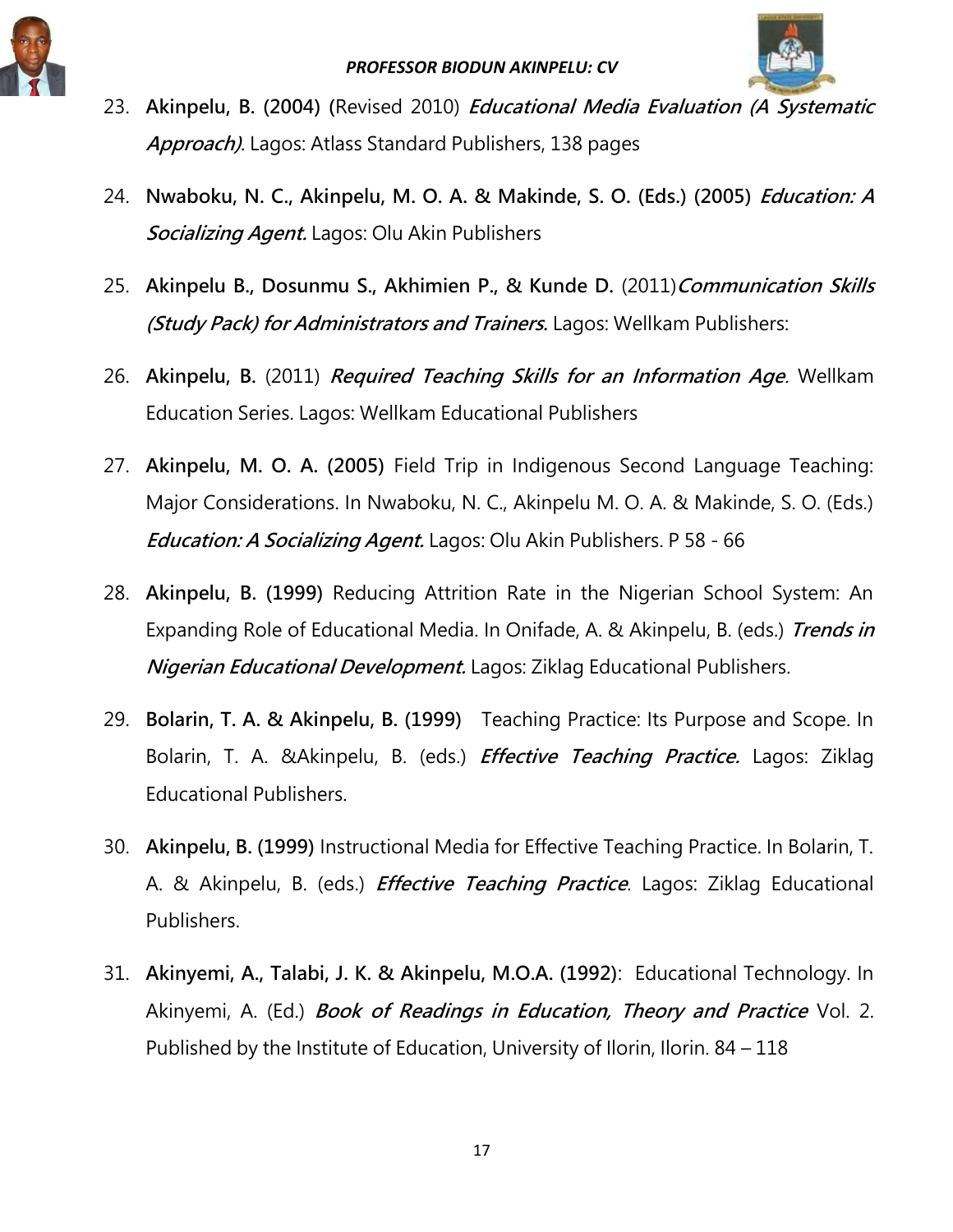

- 32. **Akinpelu, M.O.A. (1992)** Communication Therapy in Stress Management. In Nwagbara, G.W. (Ed.) **Performance Improvement Through Educational Technology**: Ilorin, ARMTI. pp 1 – 18
- 33. **Akinpelu, B. (1999)** Educational Technology and the Teaching-Learning Process in the 21st Century. In Adesemowo, P.O. (ed.) **Basics of Education**. Lagos: Triumph Books Publishers.
- 34. **Akinpelu B. & Alabi L. (2010)** Expanding Functions of Instructional Materials and Media at Primary School Level: Major Considerations. In Onifade, A., Badejo, A.O., Adejare, R.A., Aina, S., Owolabi, O.I. &Akeredolu, A. O. (eds.) **Education: A Communication Channel for National Development.** Faculty of Education, Lagos State University.
- 35. **Akinpelu B. & Adeyeye O.** (Eds.) (2012) Transforming the Nigerian State. Lagos: Wellkam Educational Publishers. In conjunction with Free Enterprise Publishers Ibadan
- 36. **Akinpelu B. (Ed.) (2013) Centennial Epoch: Memories and Legacies of the Nigerian State.** Lagos: Ziklag Educational Publishers in collaboration with Free Enterprise Publishers Ibadan
- 37. **Akinpelu B. (2013)** Information and Communication Technology (ICT) and the Efficacy of Nigeria's Freedom of Information **(FOI)** Act: A Call for Curricular Review. In Akinpelu B. (Ed.) **Centennial Epoch: Memories and Legacies of the Nigerian State**. Lagos: Ziklag Educational Publishers in collaboration with Free Enterprise Publishers Ibadan.
- 38. **Aina, S. & Akinpelu, B. (2013)** Educational Reforms and National Development. In Akinpelu B. (Ed.) **Centennial Epoch: Memories and Legacies of the Nigerian State**.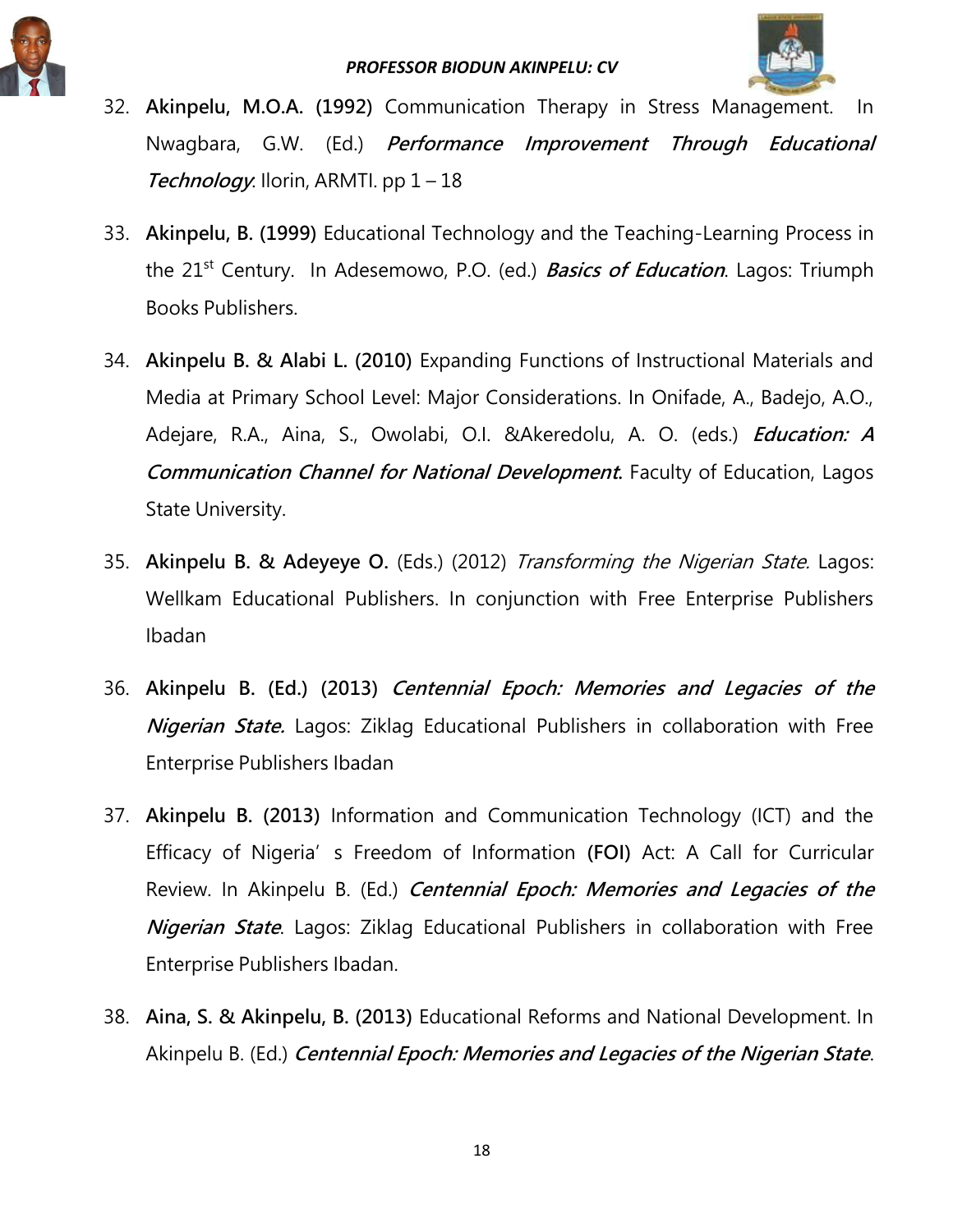



Lagos: Ziklag Educational Publishers in collaboration with Free Enterprise Publishers Ibadan. P. 71 – 92

- 39. **Akinpelu B**.**& Adeyeye F**. **(Ed**s**.) (2014) President's Diary: Nigeria's Ethical Revolution**. UK: Igyst.
- 40. **Akinpelu B**.**& Adeyeye F**. & **Akinpelu, V. I. (2014)** Giant Strides in the Social, Economic and Political Re-Engineering of the Nigerian State. In Akinpelu B.& Adeyeye F. (Ed.) (2014)**President's Diary: Nigeria's Ethical Revolution**. UK: Igyst.
- 41. **Oluwade, G.F. & Akinpelu, B. (2016)** Exploring M-Learning as a weapon of Security against Examination Failure and Malpractices. Faculty of Education International Conference, Lagos State University. Conference Proceedings 192 – 197
- 42. **Akinpelu. B., Akhimien, P. & Lawal O. (eds.) (2018) Effective Communication.** A publication of the Centre for General Nigerian Studies, Lagos State University
- 43. **Akinpelu. B., Paramole K. & Bello A.S. (eds.) (2019) Library for Meaningful Learning.** A publication of the Centre for General Nigerian Studies, Lagos State **University**
- 44. **Akinpelu, B.**, **Akhimien, P., Lawal, O. (eds.) (2019) Can Nigeria Survive another Century as a Corporate Entity? A Compendium.** A publication of the Centre for General Nigerian Studies, Lagos State University
- 45. **Akinpelu, B & Ariyibi, O.** (2018) Computer Simulations and Students' Cognitive Achievements in Chemistry. Journal of Educational Media and Technology
- 46. **Akinpelu, B.** (2020) **Roles of Teacher Education in the Achievement of Sustainable Development Goals. Being the Year 2020 Convocation Lecture, presented at the Osun State College of Education, Ilesa, Friday 27th March,**
- 47. **Akinpelu, B., Paramole, K. Sanni, H.A. & Animashaun, B. (eds.) (2020) Studies in**  Lagos and African History,; A Publication of the Centre for General Nigerian Studies, Lagos State University.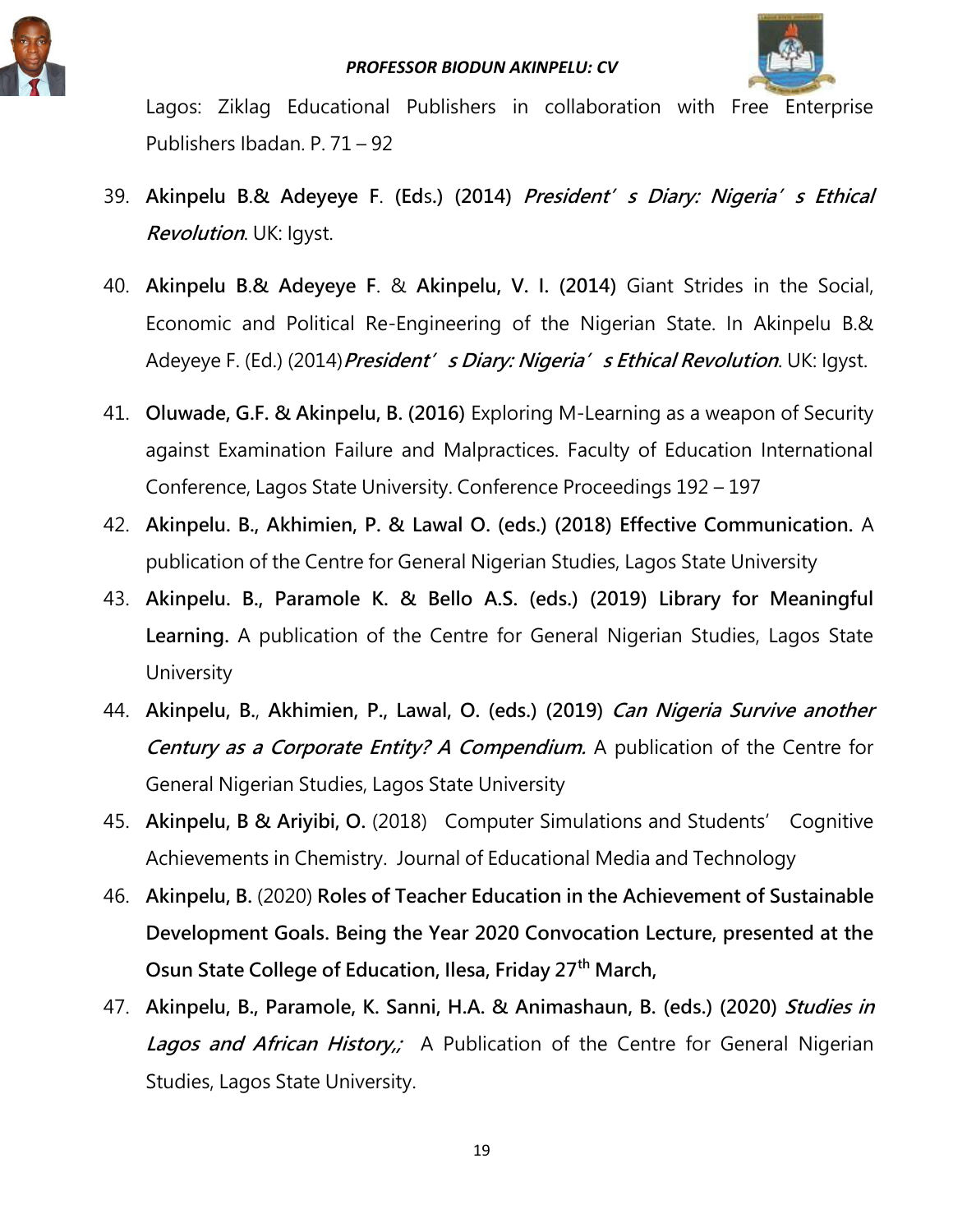

- 48. **Akinpelu, B., Afisi, O., Ojomo, P. & Ajelara, K. (eds.)** (2020) Studies in Philosophy, Science and Environment: A Publication of the Centre for General Nigerian Studies, Lagos State University.
- 49. **Akinpelu B.** (2020) **Covid-19 Pandemic: Emerging Challenges & Prospects for Tertiary Education, 8<sup>th</sup> LASU Virtual Public Lecture - 30<sup>th</sup> June 2020**
- 50. **Akinpelu B.** (2020) **Remote Learning and Educational Technology in Post-Covid-19 Teacher Education Classroom.** Adeniran Ogunsanya College of Education, Ijanikin, Virtual Public Lecture, August 2020.
- 51. **Akinpelu, B., Fakoya, A. & Fosudo, O. (eds.)** (2020) Effective University Administration. A Publication in Honour of Professor Olanrewaju Fagbohun, SAN. Vice Chancellor, Lagos State University.

## **EXTRA CURRICULAR ACTIVITIES**

(i) Photography.

### **ACADEMIC AND PROFESSIONAL ASSOCIATIONS AND ASSIGNMENTS**

| 1. | National Editor, Nigeria Association for Educational Media<br>and Technology (NAEMT).<br>$2006 - 2010$                                                                |
|----|-----------------------------------------------------------------------------------------------------------------------------------------------------------------------|
| 2. | <b>Member, Ghana Educational Media and Technology Association</b>                                                                                                     |
| 3. | Registered & Licensed Member, Teachers Registration<br>Council of Nigeria (TRCN) (LA/T/00466), (License Number - 000955341).                                          |
| 4. | <b>Member, Editorial Board:</b> Nigeria Journal of Computer Literacy,<br>Teacher Education Department, Faculty of Education,<br>University of Ibadan<br>$2001 - 2008$ |
| 5. | <b>Consultant of Educational Technology and Adult Education</b><br>- European Economic Commission/FGN Sponsored Middle<br>1992 - 1994<br><b>Belt Programme</b>        |
| 6. | Media Consultant/Television Programme Presenter,                                                                                                                      |

MINAJ Broadcast International (MBI), Lagos: "**Brain Teaser**"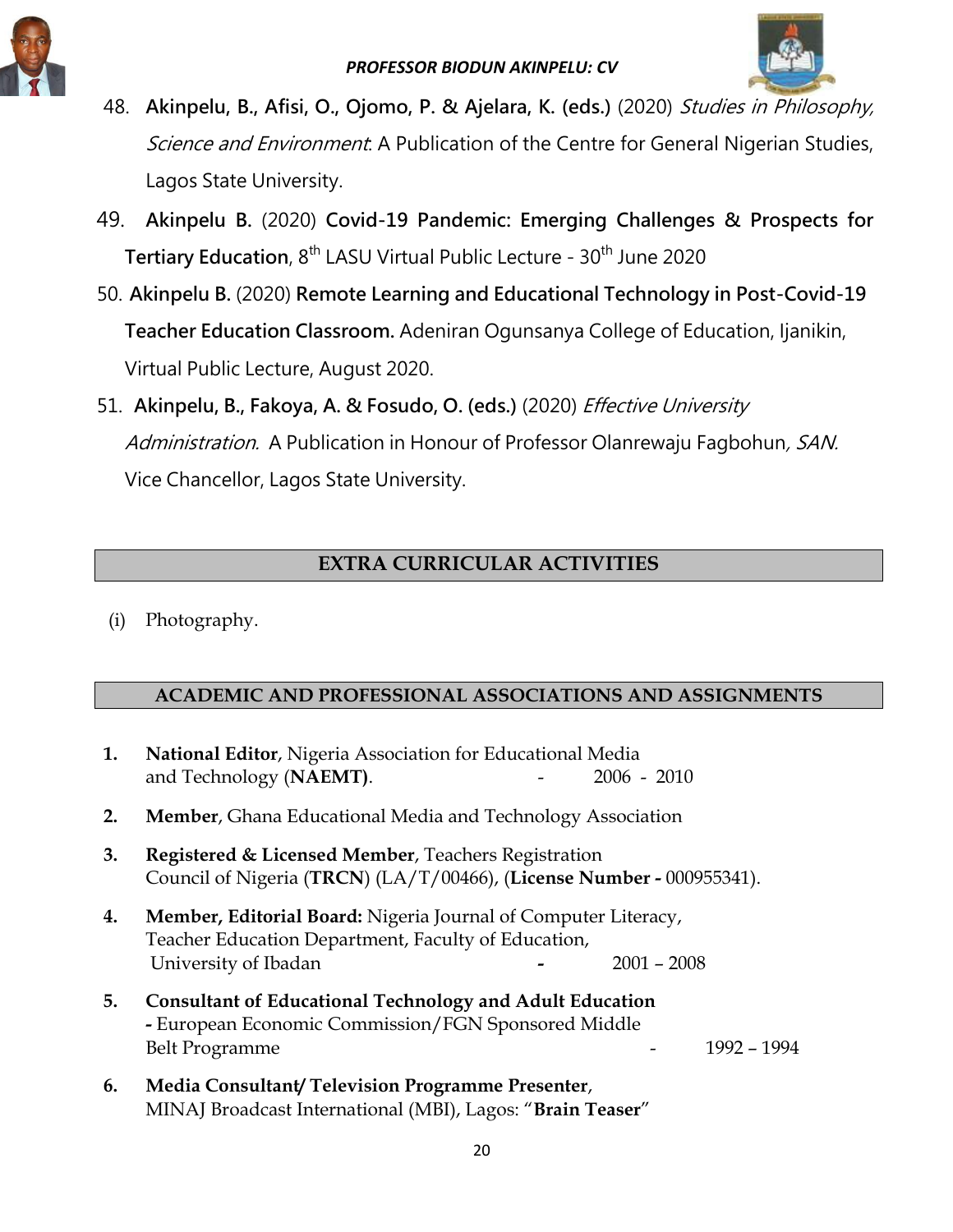



**7. Rapporteur,** Lagos State Education Summit, organized by Lagos State Government,  $6th \& 7th \text{ July, } 2004.$ **8. Consultant Trainer**, Federal Inland Revenue Training School - 2005 – date **9. Consultant Trainer,** Plateau State Board of Inland Revenue - 2005 –2007 **10. Member**, Global Street Level Support Initiative UK **11. Coordinator**, Global Street Level Support Initiative, Nigeria Chapter **12. Consultant Editor, "MANNA",** *Journal of Baking and Environment***.** - January 2007 - date **13. Facilitator, MTN Foundation School Connect Project -** 2008 **14. Panelist, Guest Speaker,** Lagos State Education Summit, organised by Lagos State Government - 16<sup>th</sup> & 17<sup>th</sup> June 2009 **15.** Consultant Book Reviewer**, Evans Brothers (Nigeria Publishers) -** 2010 **16. Member**, National Universities Commission (**NUC**) Accreditation Team 2009 - date **17.** Member, **International Society for Technology in Education (USA) 18. Consultant Trainer, Rivers State Teachers Induction Programme. -** August 4th – 31st, 2013

**19.** Chairman**, Intellectual Development Initiative (IDI), Nigeria** [\(www.idi.org.ng\)](http://www.idi.org.ng/)

## **NAMES AND ADDRESSES OF REFEREES**

### (i) **Prof. B. B. Oderinde**

Former Dean Faculty of Education Lagos State University Lagos, Nigeria. **Tel:** 08023051808 or 08060401722 **Email Adress:** oderindetunde@gmail.com

(ii) **Prof. Lade Adeyanju** Department of Educational Technology Faculty of Education Obafemi Awolowo University